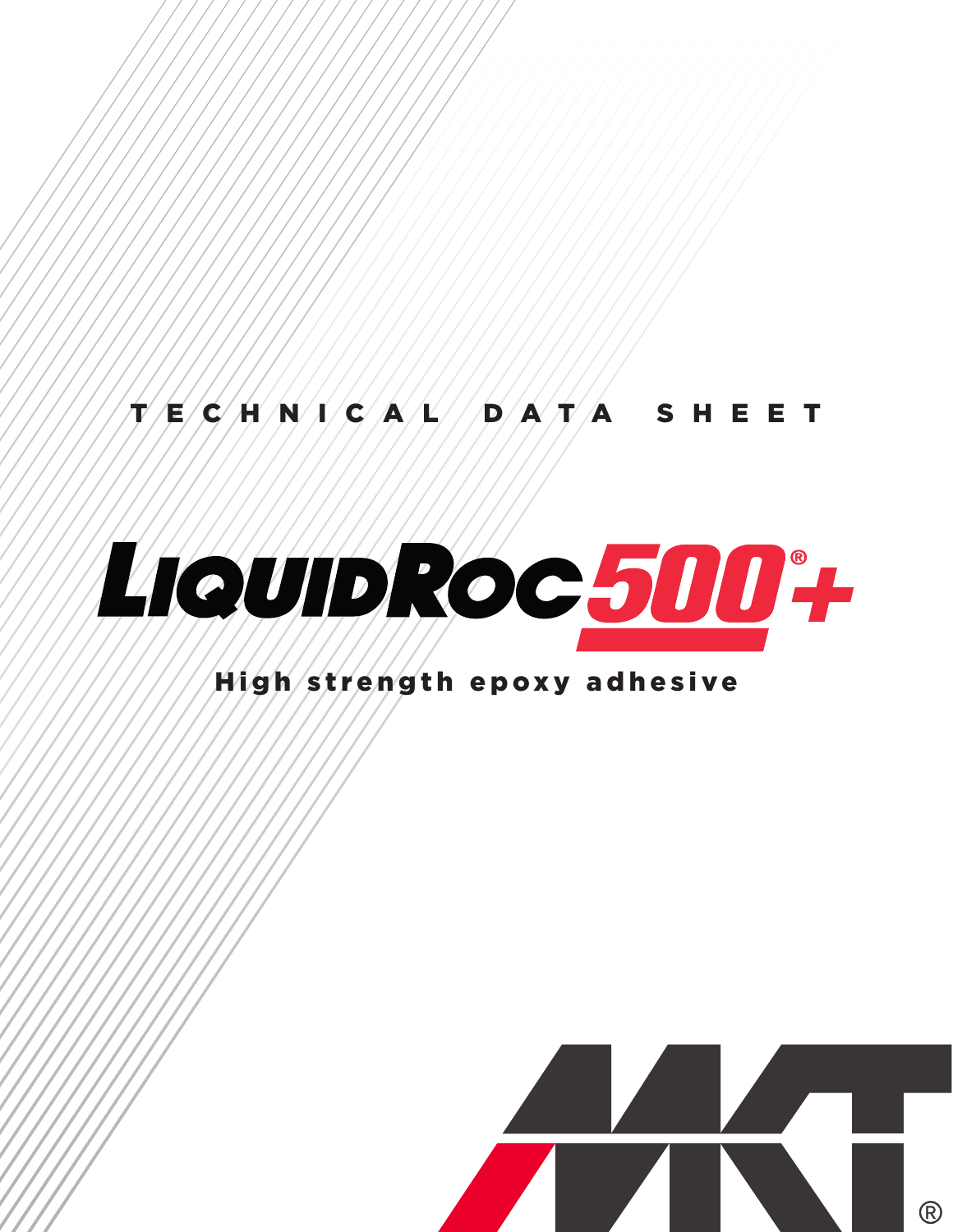

**Application in non-cracked concrete**



**Post-Installed-Rebar**



**Application in cracked concrete**



**Application in non-cracked concrete**

| <b>CONTENT</b>                 | <b>PAGE</b> |
|--------------------------------|-------------|
| <b>Product description</b>     | 3           |
| Properties and benefits        | 3           |
| <b>Typical applications</b>    | 3           |
| Applications and intended use  | 4           |
| Handling and storage           | 4           |
| Reactivity                     | 4           |
| <b>Application in concrete</b> | 5           |
| Setting instructions           | 5           |
| Cleaning                       | 7           |
| Setting parameters             | 8           |
| Design values                  | 9           |
| Recommended loads              | 15          |

### **CONTACT**

**MKT Fastening** 1 Gunnebo Drive Lonoke, AR 72086

(501) 676-2222 (800) 336-1640

MKTfastening.com info@mktfastening.com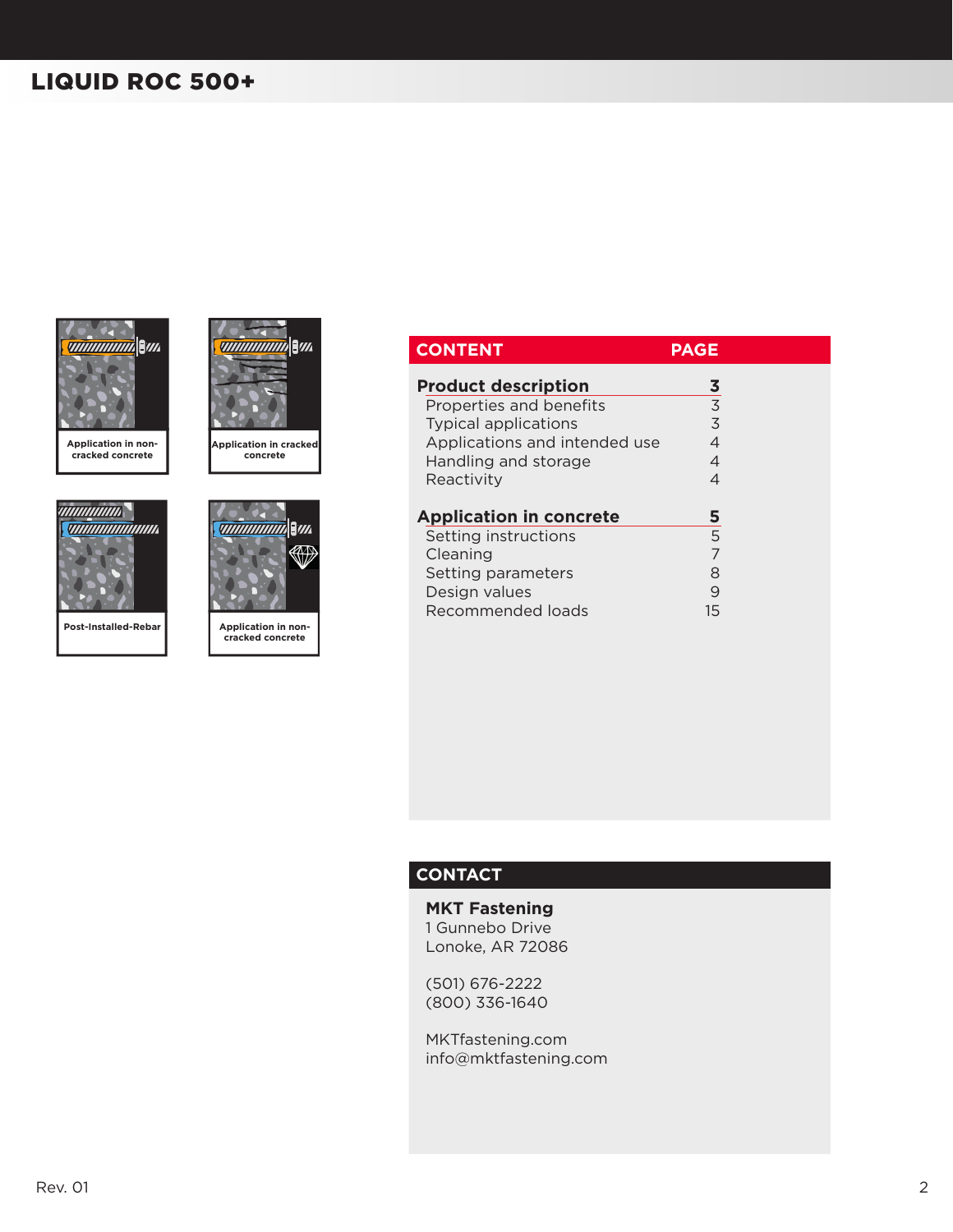#### **PRODUCT DESCRIPTION**

Liquid Roc 500+ is a two component epoxy adhesive designed for a wide range of anchoring applications including cracked concrete and seismic loading. It is a 100% solids adhesive, no VOC's with excellent resistance to chemical attack. The extended gel times allows Liquid Roc 500+ to be used to set large sized anchors even at elevated temperatures.

This adhesive is packaged into a dual component cartridge that connects to a mixing nozzle allowing the installer to inject the adhesive directly into the drilled hole.

Liquid Roc 500+ can be dispensed with manual or pneumatic dispensers to bond threaded rod, rebar or internally threaded inserts into solid base materials.

Condition the adhesive to room temperature for best dispensing results.

#### **PROPERTIES AND BENEFITS**

- anchoring in cracked and uncracked concrete with threaded rods or rebar
- overhead application
- application in waterfilled holes
- suitable for fastenings with small edge distances and spacings due to an anchoring free of expansion forces
- high chemical resistance
- no shrinkage
- low odor
- cartridge can be reused up to the end of the shelf life by replacing the mixing nozzle or resealing cartridge with the sealing cap
- adhesive is water-impermeable acc. to DIN EN 12390-8
	- flexible working time at elevated temperature
- mechanical properties acc. to EN 196 Part 1
	- + density: 16.33 lb/gal
	- + compressive strength: 16,700 psi
	- + bending strength: 5,000 psi
	- + dynamic modulus of elasticity: 1,887,000 psi

#### **TYPICAL APPLICATIONS**

Suitable for fastening facades, roofs, wood members, metal fabrications; metal profiles, columns, beams, consoles, railings, sanitary devices, cable trays, piping, post-installed rebar connection (reconstruction or reinforcement), etc.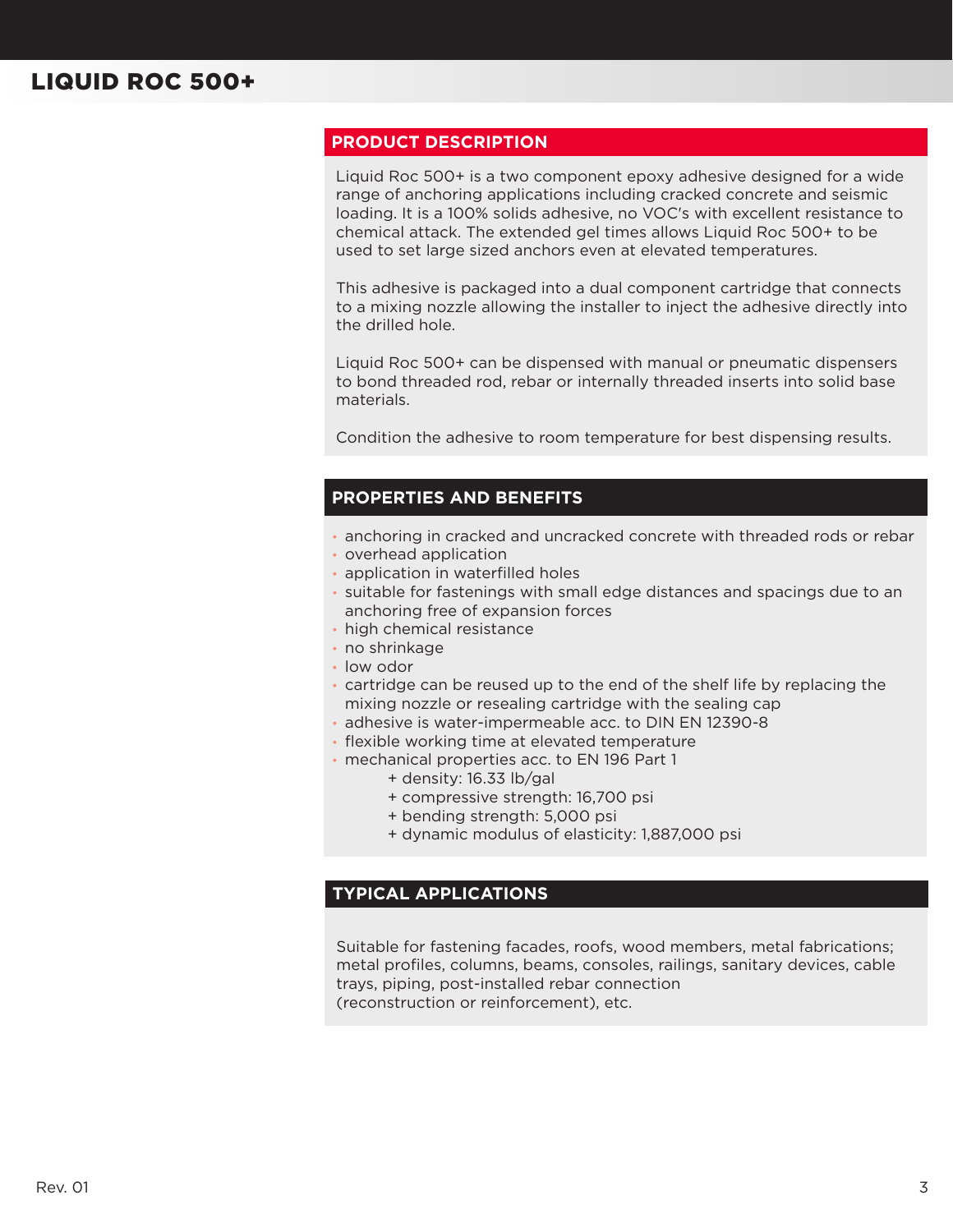

### **APPLICATIONS AND INTENDED USE**

#### • **Base material:**

cracked and non-cracked concrete, lightweight-concrete, solid masonry, natural stone (Warning! natural stone, can discolor; recommend checking in advance); hammer and diamond drilled holes

• **Anchor elements:**

Threaded rods (zinc plated or hot dip, stainless steel and high corrosion resistance steel), reinforcing bars, internal threaded inserts, profiled rod, steel section with undercuts (e.g. perforated section)

• **Temperature range:**

41°F up to 104°F installation temperature cartridge temperature min. 41°F; optimal 68°F -40°F to +104°F base material temperature after full curing. Refer to load table for any effects.

#### **HANDLING AND STORAGE**

#### • **Storage:**

store in a cool and dark place, storage temperature: from 41°F up to 95°F

- **Shelf life:**
- 24 months

| <b>REACTIVITY</b>                      |                                     |                                          |                                          |
|----------------------------------------|-------------------------------------|------------------------------------------|------------------------------------------|
| <b>Temperature of base</b><br>material | <b>Gelling- and working</b><br>time | Full curing time in dry<br>base material | Full curing time in wet<br>base material |
| 41 $\degree$ F                         | 3 Hrs.                              | 50 Hrs.                                  | 100 Hrs.                                 |
| 50 °F                                  | 2 Hrs.                              | 24 Hrs.                                  | 48 Hrs.                                  |
| 68 °F                                  | 30 Min.                             | 10 Hrs.                                  | 20 Hrs.                                  |
| 86 °F                                  | 20 Min.                             | 6 Hrs.                                   | 12 Hrs.                                  |
| 104 °F                                 | 12 Min.                             | 4 Hrs.                                   | 8 Hrs.                                   |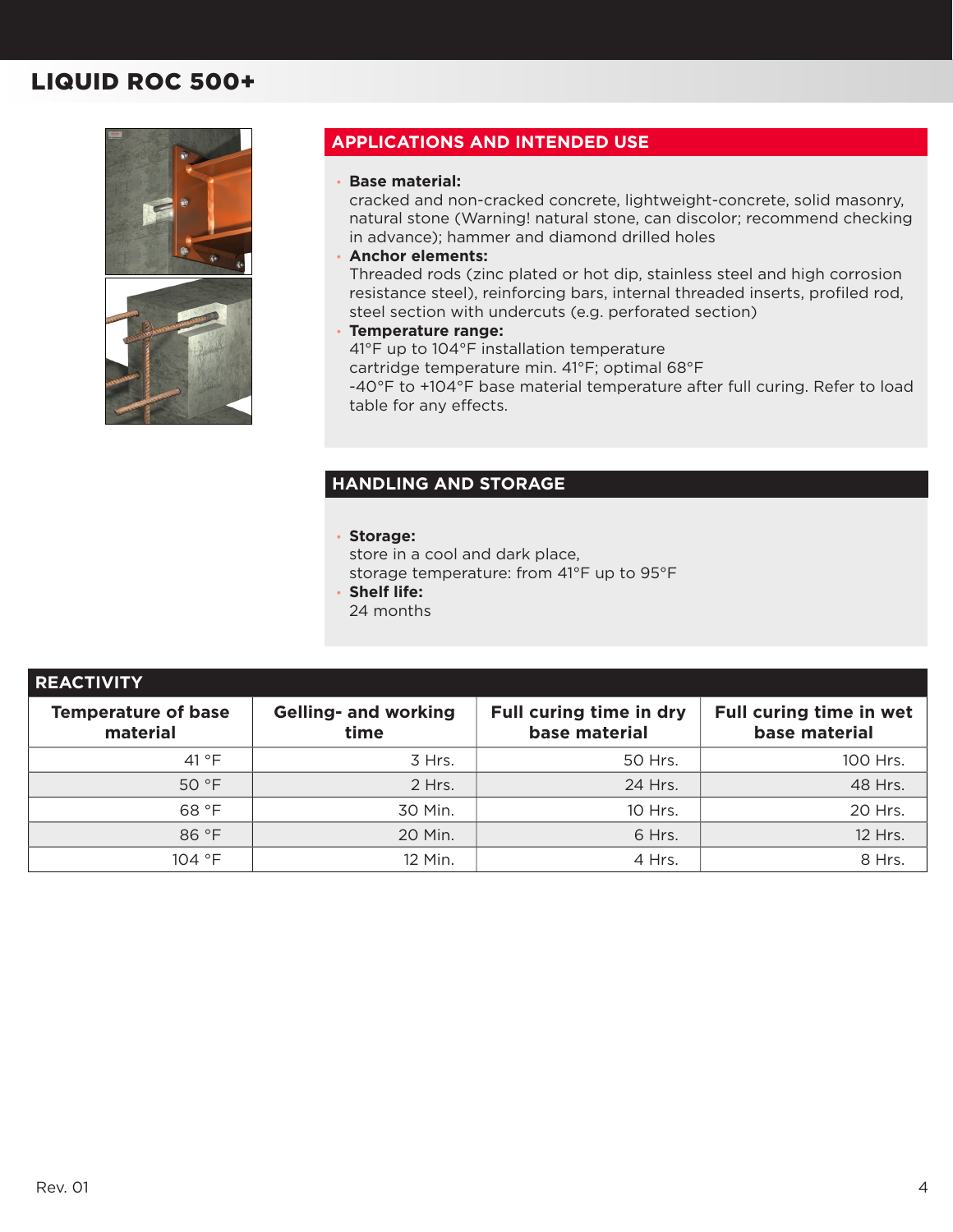| <b>USAGE INSTRUCTIONS - CONCRETE</b> |                                                                                                                                                                                                                                                                                                                                                                                                                                                      |
|--------------------------------------|------------------------------------------------------------------------------------------------------------------------------------------------------------------------------------------------------------------------------------------------------------------------------------------------------------------------------------------------------------------------------------------------------------------------------------------------------|
|                                      | 1. Drill a hole into the base material to the<br>size and embedment depth required by the<br>selected anchor.                                                                                                                                                                                                                                                                                                                                        |
|                                      | $2a$ For diamond drilled holes rinse until clear water ap-<br>pears. Furthermore clean the hole with a mechanical<br>wire brush. After that rinse until clear water appears.                                                                                                                                                                                                                                                                         |
| or                                   | $2b$ Standing water must be removed before cleaning.<br>Starting from the bottom of the hole, blow the hole<br>clean with compressed air or a hand pump a minimum<br>of two times. If the bottom of the hole is not reached, an<br>extension shall be used. The hand-pump can be used for<br>anchor sizes up to 3/4 inch hole diameters. For holes larg-<br>er then 3/4 inch or deeper than 10 inches, compressed air<br>(min. 90 psi) must be used. |
| 2x                                   | $2c$ . Check brush diameter and attach the brush to a drill<br>or a battery screwdriver. Brush the hole with an ap-<br>propriate sized wire brush a minimum of two times. If the<br>bottom of the hole is not reached with the brush, a brush<br>extension should be used.                                                                                                                                                                           |
| 2х<br>or                             | $2d$ Finally blow the hole clean again with compressed<br>air or a hand pump a minimum of two times. If the<br>bottom of the hole is not reached an extension should be<br>used. The hand-pump can be used for anchor sizes up to<br>3/4 inch hole diameter. For holes larger then 3/4 inch or<br>deeper then 10 inches, compressed air (min. 90 psi) must<br>be used.                                                                               |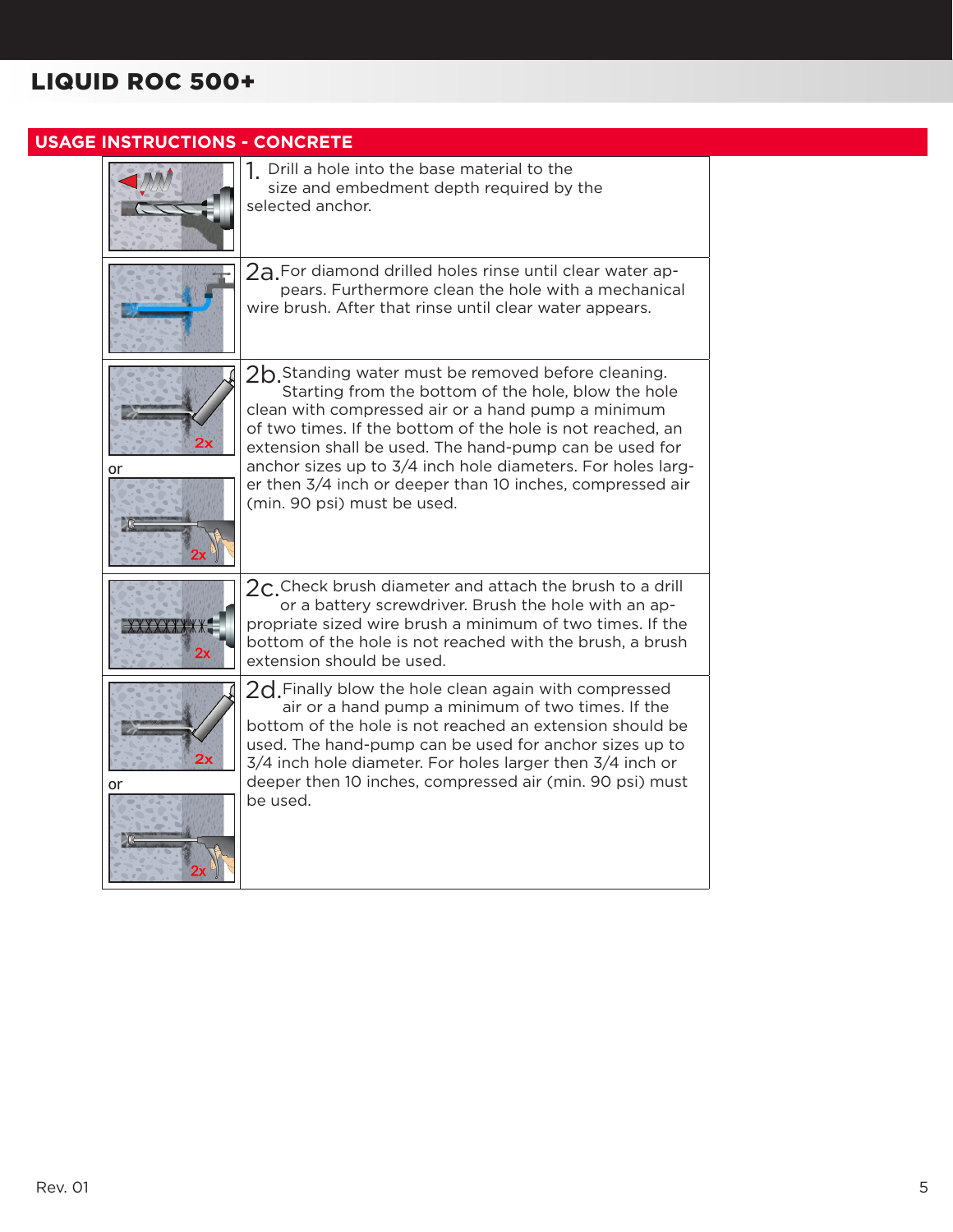### **USAGE INSTRUCTIONS - CONCRETE**  $\overline{3}$ . Attach the static-mixing nozzle to the cartridge and load the cartridge into the correct dispensing tool. After every work interruption longer than the recommended working time as well as for new cartridges, a new static-mixer should be used.  $\mathcal{A}_{\perp}$  Prior to inserting the anchor rod into the filled hole, the position of the embedment depth should be marked on the anchor rods. 5. Prior to dispensing into the anchor hole, squeeze out a minimum of three full strokes and discard non-uniformly mixed adhesive until the adhesive shows a consistent grey color.  $6.$  Starting from the bottom of the cleaned anchor hole, fill the hole up to approximately two-thirds with adhesive. Slowly withdraw the static mixing nozzle as the hole is filled, avoid creating air pockets. For embedments deeper than 7 inches an extension nozzle should be used. For overhead and horizontal installation in holes bigger than 3/4 inch, a piston plug and extension nozzle should be used. Observe the gel/ working times given. 7. Push the threaded rod or reinforcing bar into the anchor hole while turning slightly to ensure positive distribution of the adhesive until the embedment depth is reached. The anchor should be free of dirt, grease, oil or other foreign material.  $8.$  Be sure that the anchor is fully seated at the bottom of the hole and that excess adhesive is visible at the top of the hole. If these requirements are not met, the application has to be repeated. For overhead application the anchor rod should be retained (e.g. wedges). 9. Allow the adhesive to cure to the specified time prior  $68^{\circ}$ F $\approx$ to applying any load or torque. Do not move or load the anchor until it is fully cured.  $10:00$  $10$  After full curing, the fastened part can be installed with the max. torque by using a calibrated torque wrench.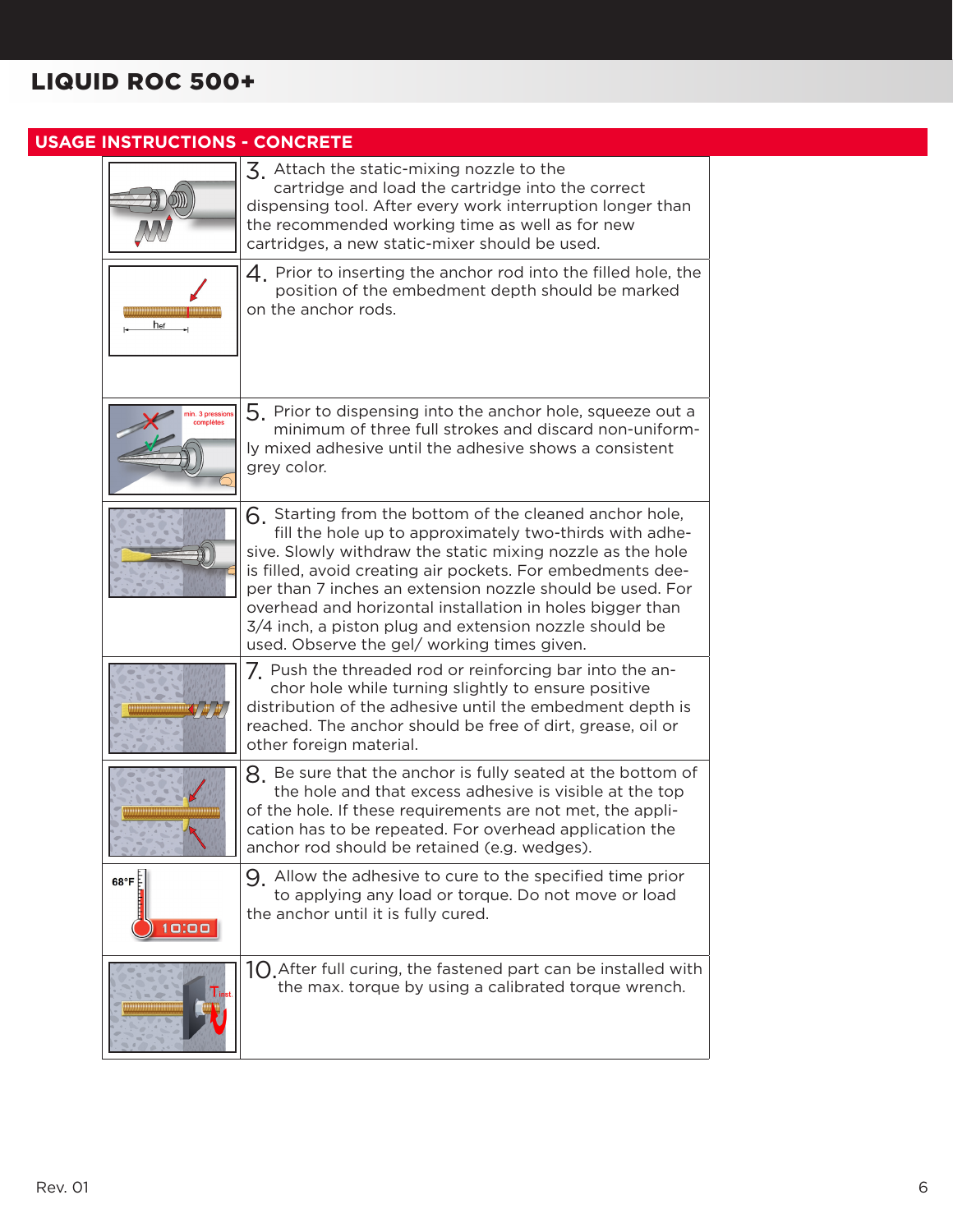### **CLEANING OF THE DRILLED HOLE - CONCRETE**



Brush: Brush length: 3.15 inch M6 thread for drill connection



| <b>Threaded rod</b> | <b>Rebar</b> | Drill hole-Ø | Brush-Ø      | Min. brush-Ø       | <b>Piston plug</b><br>size |
|---------------------|--------------|--------------|--------------|--------------------|----------------------------|
| (Inch)              | (Inch)       | (Inch)       | $d_h$ (lnch) | $d_{b,min}$ (Inch) | (Inch)                     |
| 3/8                 |              | 7/16         | 0.528        | 0.458              |                            |
|                     | #3           | 1/2          | 0.591        | 0.520              | -                          |
| 1/2                 |              | 9/16         | 0.654        | 0.582              | #4                         |
|                     | #4           | 5/8          | 0.720        | 0.650              | #4                         |
| 5/8                 | #5           | 3/4          | 0.846        | 0.775              | #5                         |
| 3/4                 | #6           | 7/8          | 0.976        | 0.905              | #6                         |
| 7/8                 | #7           |              | 1.122        | 1.030              | #7                         |
| 1                   | #8           | $1-1/8$      | 1.252        | 1.160              | #8                         |
| $1 - 1/4$           | #9           | $1 - 3/8$    | 1.504        | 1.410              | #9                         |
|                     | #10          | $1 - 1/2$    | 1.630        | 1.535              | #10                        |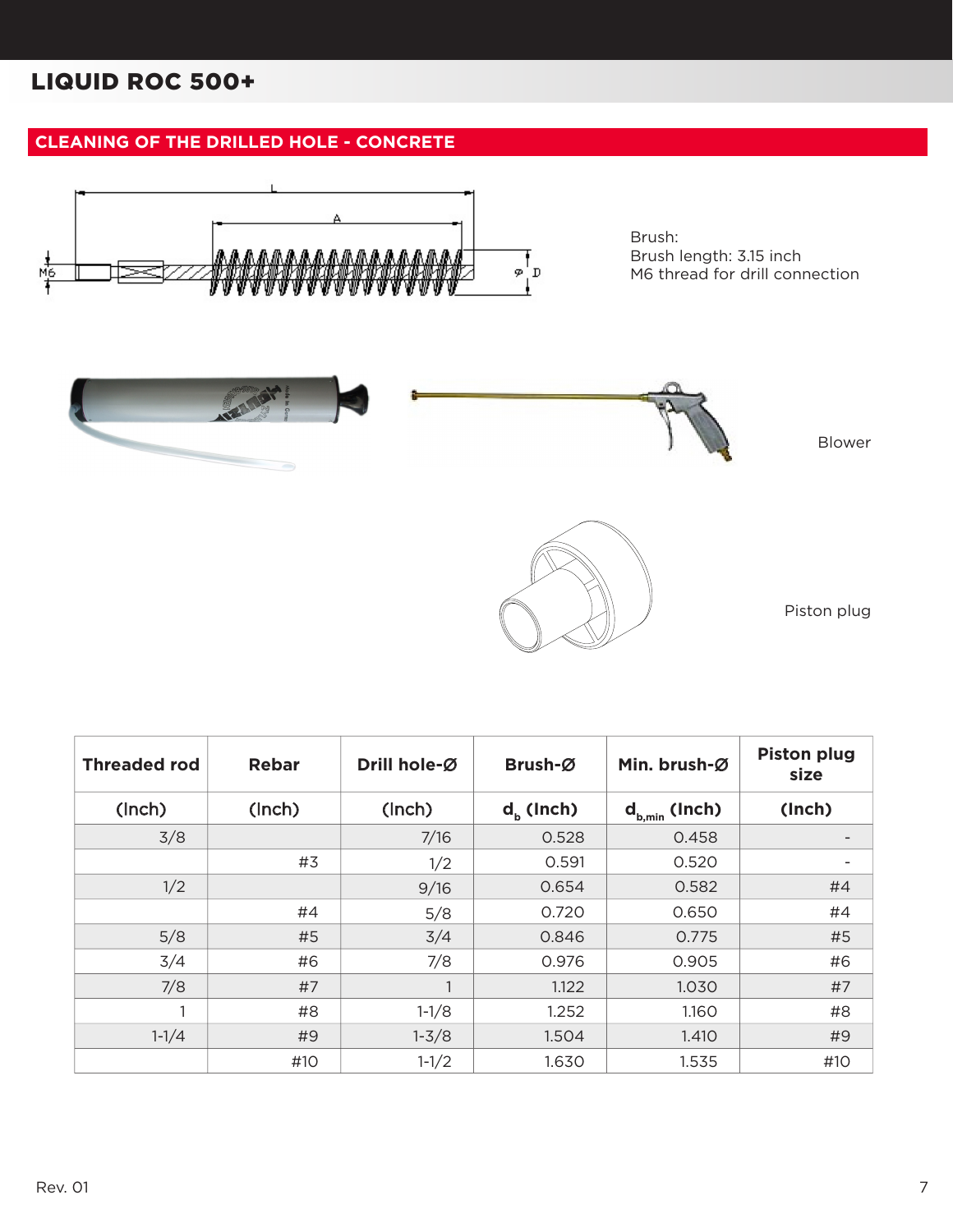### **SETTING PARAMETER - CONCRETE**

| <b>Anchor size</b>                             |                                  |                   | 3/8                      | 1/2             | 5/8        | 3/4       | 7/8                      | 1              | $1 - 1/4$ |  |
|------------------------------------------------|----------------------------------|-------------------|--------------------------|-----------------|------------|-----------|--------------------------|----------------|-----------|--|
| Effectiveness factor (cracked<br>concrete)     | $k_{c,cr}$                       | $\left[ -\right]$ |                          | 17              |            |           |                          |                |           |  |
| Effectiveness factor (uncra-<br>cked concrete) | $k_{\text{c,uncr}}$              | $\left[ -\right]$ | 24                       |                 |            |           |                          |                |           |  |
| Min. edge distance                             | $C_{\text{min}}$                 | [inch]            | $1 - 7/8$                | $2 - 1/2$       | $3-1/8$    | $3 - 3/4$ | $4 - 3/8$                | 5              | $6 - 1/4$ |  |
| Min. anchor spacing                            | $S_{\text{min}}$                 | [inch]            | $1 - 7/8$                | $2 - 1/2$       | $3-1/8$    | $3 - 3/4$ | $4 - 3/8$                | 5              | $6 - 1/4$ |  |
| Embedment depth (hammer                        | $h_{\text{ef,min}}$              | [inch]            | $2 - 3/8$                | $2 - 3/4$       | $3-1/8$    | $3-1/2$   | $3-1/2$                  | $\overline{4}$ | 5         |  |
| drilled)                                       | $h_{\underbrace{\text{ef,max}}}$ | [inch]            | $7 - 1/2$                | 10 <sup>°</sup> | $12 - 1/2$ | 15        | $17 - 1/2$               | 20             | 25        |  |
| Min. member thickness                          | $h_{\underline{min}}$            | [inch]            | $h_{\text{ef}}$ + 1-1/4" |                 |            |           | $h_{\text{ef}} + 2d_{0}$ |                |           |  |
| Anchor diameter                                | $d_{\rm a}$                      | [inch]            | 3/8                      | 1/2             | 5/8        | 3/4       | 7/8                      | $\mathbf{1}$   | $1-1/4$   |  |
| Drill diameter                                 | $d_{\alpha}$                     | [inch]            | 7/16                     | 9/16            | 3/4        | 7/8       | 1                        | $1 - 1/8$      | $1 - 3/8$ |  |
| Installation torque <sup>1)</sup>              | $\mathsf{T}_{\mathsf{inst.}}$    | $[ft-lb]$         | 15                       | 33              | 60         | 105       | 125                      | 165            | 280       |  |
| 1) for A 193-B7 or stainless steel             |                                  |                   |                          |                 |            |           |                          |                |           |  |

| <b>Anchor size</b>                             |                         |           | #3                       | #4                                                       | #5      | #6        | #7                                | #8             | #9        | #10       |
|------------------------------------------------|-------------------------|-----------|--------------------------|----------------------------------------------------------|---------|-----------|-----------------------------------|----------------|-----------|-----------|
| Effectiveness factor (cracked<br>concrete)     | $k_{c,cr}$              | $[-]$     | 17                       |                                                          |         |           |                                   |                |           |           |
| Effectiveness factor (uncra-<br>cked concrete) | $k_{\text{c,uncr}}$     | $[\ ]$    | 24                       |                                                          |         |           |                                   |                |           |           |
| Min. edge distance                             | $C_{min}$               | [inch]    | $1 - 7/8$                | $2 - 1/2$                                                | $3-1/8$ | $3 - 3/4$ | $4 - 3/8$                         | 5              | $5 - 3/8$ | $6 - 1/4$ |
| Min. anchor spacing                            | $S_{\underline{min}}$   | [inch]    | $1 - 7/8$                | $2 - 1/2$                                                | $3-1/8$ | $3 - 3/4$ | $4 - 3/8$                         | 5              | $5 - 3/8$ | $6 - 1/4$ |
|                                                | $h_{\text{ef,min}}$     | [inch]    | $2 - 3/8$                | $2 - 3/4$                                                | $3-1/8$ | $3-1/2$   | $3-1/2$                           | $\overline{4}$ | $4 - 1/2$ | 5         |
| Embedment depth                                | $h_{\text{ef,max}}$     | [inch]    | $7 - 1/2$                | 15<br>$17 - 1/2$<br>10<br>$12 - 1/2$<br>20<br>$22 - 1/2$ |         |           |                                   |                |           | 25        |
| Min. member thickness                          | $h_{\min}$              | [inch]    | $h_{\text{ef}}$ + 1-1/4" |                                                          |         |           | $h_{\text{ef}}$ + 2d <sub>0</sub> |                |           |           |
| Anchor diameter                                | $d_a$                   | [inch]    | 3/8                      | 1/2                                                      | 5/8     | 3/4       | 7/8                               |                | $1-1/8$   | $1 - 1/4$ |
| Drill diameter                                 | $d_{0}$                 | [inch]    | 1/2                      | 5/8                                                      | 3/4     | 7/8       |                                   | $1 - 1/8$      | $1 - 3/8$ | $1 - 1/2$ |
| Installation torque                            | $T_{\underline{inst.}}$ | $[ft-lb]$ | 15                       | 33                                                       | 60      | 105       | 125                               | 165            | 220       | 280       |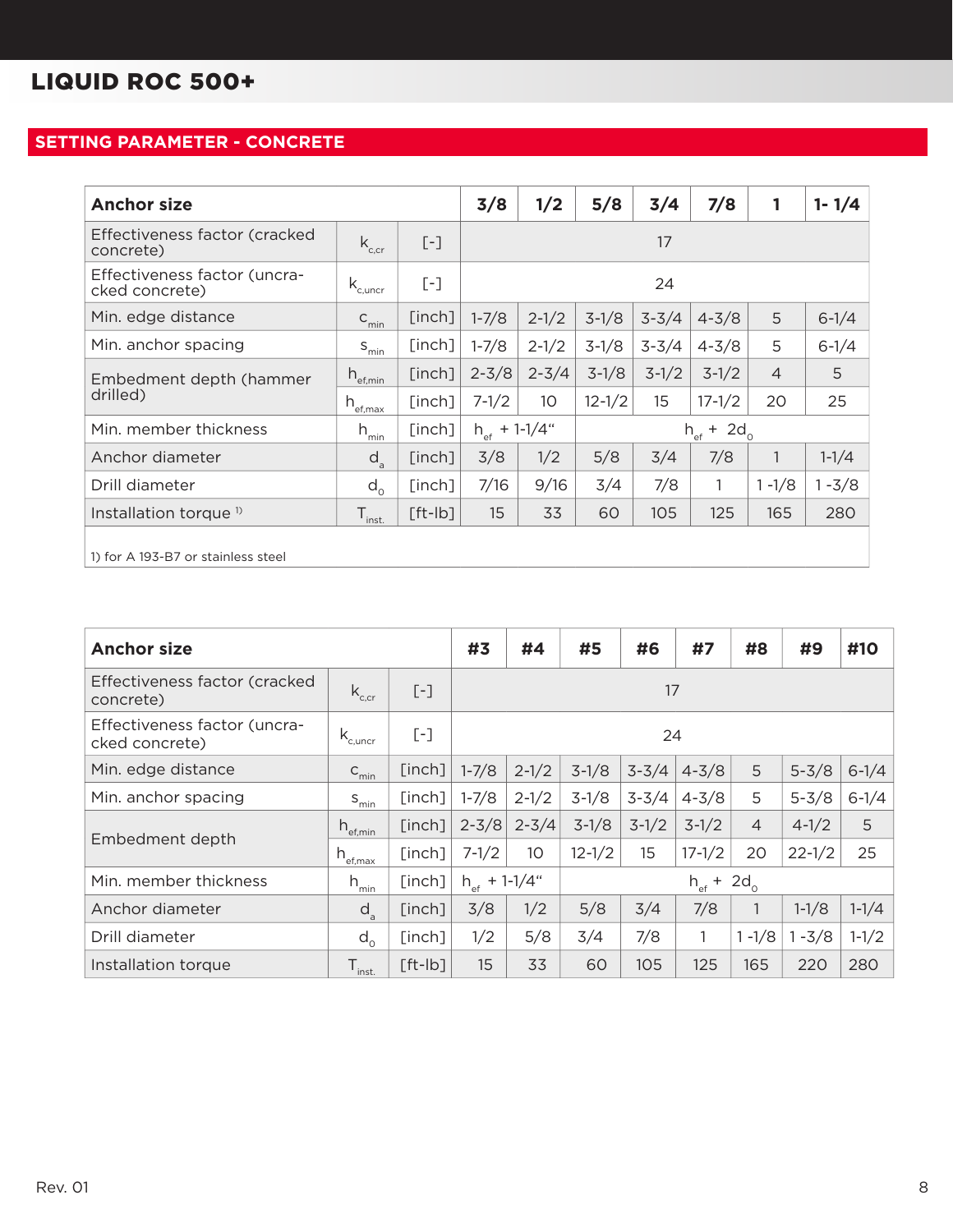#### **PERFORMANCE DATA - CONCRETE (THREADED ROD)**

TENSION LOADS - Design acc. to ACI 318-11 Appendix D, hammer drilled holes

| <b>Anchor size</b>                                                                |                                                                |                                                    |        | 3/8                                                   | 1/2                  | 5/8        | 3/4                  | 7/8                  | 1              | $1 - 1/4$ |
|-----------------------------------------------------------------------------------|----------------------------------------------------------------|----------------------------------------------------|--------|-------------------------------------------------------|----------------------|------------|----------------------|----------------------|----------------|-----------|
| <b>Steel failure</b>                                                              |                                                                |                                                    |        |                                                       |                      |            |                      |                      |                |           |
| Nominal strength tension as governed<br>by steel strength, ASTM A36               |                                                                | $N_{sa}$                                           | [lb]   |                                                       | 4,495 8,230          | 13,110     | 19,400 26,780 35,130 |                      |                | 56,210    |
| Nominal strength tension as governed<br>by steel strength, ASTM A193 Grade B7     |                                                                | $N_{sa}$                                           | [lb]   | 9,685                                                 | 17,735               | 28,250     |                      | 41,810 57,710 75,710 |                | 121,135   |
| <b>Reduction factor</b>                                                           |                                                                | $\phi$                                             |        |                                                       |                      |            | 0.75                 |                      |                |           |
| Nominal strength tension as governed<br>by steel strength, ASTM F593 CW Stainless |                                                                | $N_{sa}$                                           | [lb]   | 22,600 28,430 39,245 51,485 82,370<br>7,750<br>14,190 |                      |            |                      |                      |                |           |
| <b>Reduction factor</b>                                                           |                                                                | Φ                                                  |        |                                                       |                      |            | 0.65                 |                      |                |           |
| <b>Pullout and concrete cone failure</b>                                          |                                                                |                                                    |        |                                                       |                      |            |                      |                      |                |           |
|                                                                                   | Characteristic bond strength <sup>3)</sup> in concrete 2500psi |                                                    |        |                                                       |                      |            |                      |                      |                |           |
| Temperature Range                                                                 | uncracked concrete                                             | $\tau_{k, \text{uncr}}$                            |        | 1,435                                                 | 1,449                | 1,411      | 1,294                | 1,186                | 1,077          | 1,025     |
| A: 75°F/104°F <sup>1)</sup>                                                       | cracked concrete                                               | $\tau_{k,cr}$                                      |        | 603                                                   | 608                  | 593        | 544                  | 497                  | 452            | 430       |
| Temperature Range                                                                 | uncracked concrete                                             | $\tau_{\rm k, uncr}$                               |        | 1,019                                                 | 1,029                | 1,002      | 919                  | 842                  | 765            | 728       |
| B: 95°F/122°F <sup>1)</sup>                                                       | cracked concrete                                               | $\tau_{k,cr}$                                      | [psi]  | 428                                                   | 432                  | 421        | 386                  | 353                  | 321            | 305       |
| Temperature Range                                                                 | uncracked concrete                                             | $\tau_{\rm k, uncr}$                               |        | 604                                                   | 591                  | 560        | 519                  | 478                  | 432            | 412       |
| C: 110°F/150°F <sup>1)</sup>                                                      | cracked concrete                                               | $\tau_{k,cr}$                                      |        | 253                                                   | 248                  | 235        | 218                  | 201                  | 181            | 173       |
| Strength reduction                                                                | dry                                                            | $\Phi_d$                                           |        |                                                       |                      |            | 0.65                 |                      |                |           |
| factor for permissible                                                            | wet                                                            | $\Phi_{\text{ws}}$                                 |        |                                                       |                      |            | 0.55                 |                      |                |           |
| installation condition                                                            | water-filled                                                   | $\Phi_{\rm wf}$                                    |        |                                                       |                      |            | 0.45                 |                      |                |           |
| Embedment depth                                                                   |                                                                | $\mathsf{h}_{\scriptscriptstyle \sf eff, \sf min}$ |        |                                                       | [inch] $2-3/8$ 2-3/4 | $3-1/8$    | $3-1/2$              | $3-1/2$              | $\overline{4}$ | 5         |
|                                                                                   |                                                                | $h_{\text{ef,max}}$                                | [inch] | $7 - 1/2$                                             | 10                   | $12 - 1/2$ | 15                   | $17 - 1/2$           | 20             | 25        |
| Increasing factor                                                                 |                                                                |                                                    |        |                                                       |                      |            | $(f'/2500)^{0,13}$   |                      |                |           |
| <b>Concrete breakout</b>                                                          |                                                                |                                                    |        |                                                       |                      |            |                      |                      |                |           |
| Effectiveness factor (cracked concrete)                                           | $k_{c,cr}$                                                     | $[-]$                                              |        |                                                       |                      | 17         |                      |                      |                |           |
| Effectiveness factor (uncracked concrete)                                         |                                                                | $\mathsf{k}_{\underbar{\text{c},\text{uncr}}}$     | $[-]$  |                                                       |                      |            | 24                   |                      |                |           |
| Reduction factor Condition B <sup>2)</sup>                                        |                                                                | φ                                                  |        |                                                       |                      |            | 0.65                 |                      |                |           |

The data in this table are evaluated according AC308-11 and ACI 355.4.

1) Long term temperature/ Short term temperature. Long term concrete temperatures are roughly constant over significant periods of time. Short term elevated temperatures are those that occur over brief intervals, e.g. as a result of diurnal cycling.

2) Condition A requires supplemental reinforcement, while Condition B applies where supplemental reinforcement is not provided or where pullout or pryout governs, as set forth in ACI 318-11 D.4.3. The tabulated value of φ applies when the load combinations of Section 1605.2 of the IBC, or ACI 318-11 9.2 are used. If the load combinations of ACI 318-11 Appendix C are used, the appropriate value of φ must be determined in accordance with ACI 318-11 D.4.4.

3) Characteristic bond strengths are for sustained loads including dead and live loads. For load combinations consisting of short-term loads only such as wind or seismic, bond strengths may be increased by 45 percent for Temperature Range 95°F/122°F and 115 percent for Temperature Range 110°F/150°F.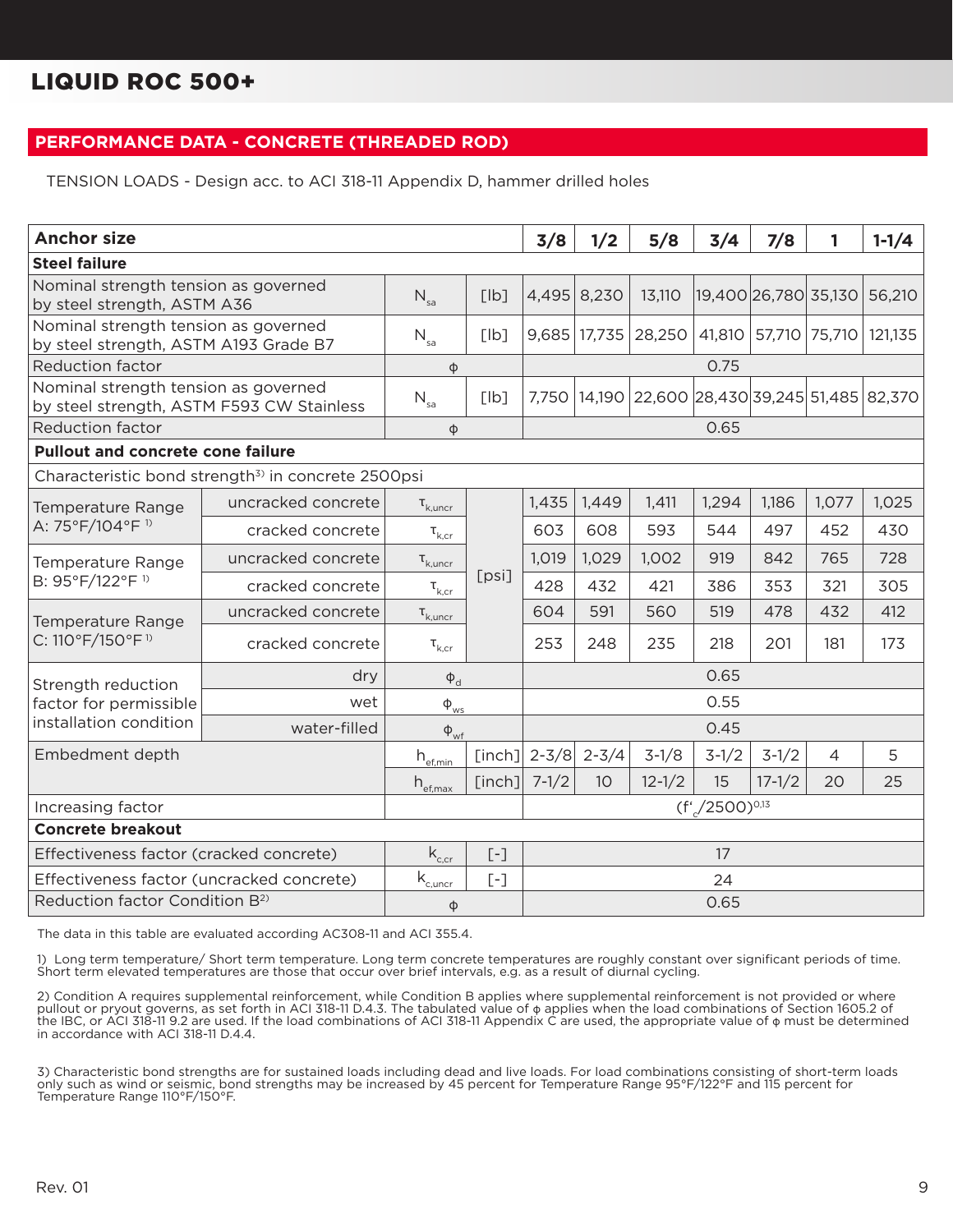#### **PERFORMANCE DATA - CONCRETE (THREADED ROD)**

TENSION LOADS - Design acc. to ACI 318-11 Appendix D, diamond drilled holes

| <b>Anchor size</b>                                                                |                                                                |                                                                    |                                                            | 3/8       | 1/2          | 5/8        | 3/4                  | 7/8           | 1              | $1 - 1/4$ |
|-----------------------------------------------------------------------------------|----------------------------------------------------------------|--------------------------------------------------------------------|------------------------------------------------------------|-----------|--------------|------------|----------------------|---------------|----------------|-----------|
| <b>Steel failure</b>                                                              |                                                                |                                                                    |                                                            |           |              |            |                      |               |                |           |
| Nominal strength tension as governed<br>by steel strength, ASTM A36               |                                                                | $N_{sa}$                                                           | [lb]                                                       | 4,495     | 8,230        | 13,110     | 19,400 26,780 35,130 |               |                | 56,210    |
| Nominal strength tension as governed<br>by steel strength, ASTM A193 Grade B7     |                                                                | $N_{sa}$                                                           | [lb]                                                       |           | 9,685 17,735 | 28,250     | 41,810               | 57,710 75,710 |                | 121,135   |
| Reduction factor                                                                  |                                                                | φ                                                                  |                                                            |           |              |            | 0.75                 |               |                |           |
| Nominal strength tension as governed<br>by steel strength, ASTM F593 CW Stainless |                                                                | $N_{sa}$                                                           | 14,190 22,600 28,430 39,245 51,485 82,370<br>[lb]<br>7,750 |           |              |            |                      |               |                |           |
| <b>Reduction factor</b>                                                           |                                                                | φ                                                                  |                                                            |           |              |            | 0.65                 |               |                |           |
| <b>Pullout and concrete cone failure</b>                                          |                                                                |                                                                    |                                                            |           |              |            |                      |               |                |           |
|                                                                                   | Characteristic bond strength <sup>3)</sup> in concrete 2500psi |                                                                    |                                                            |           |              |            |                      |               |                |           |
| Temperature Range<br>A: 75°F/104°F <sup>1)</sup>                                  | uncracked concrete                                             | $\tau_{k,\text{uncr}}$                                             |                                                            | 1,413     | 1,427        | 1,387      | 1,249                | 1,165         | 1,058          | 1,008     |
| Temperature Range<br>B: 95°F/122°F <sup>1)</sup>                                  | uncracked concrete                                             | $\mathbf{T}_{\mathsf{k},\mathsf{uncr}}$                            | [psi]                                                      | 1,003     | 1,013        | 985        | 887                  | 827           | 751            | 716       |
| Temperature Range<br>C: 110°F/150°F <sup>1)</sup>                                 | uncracked concrete                                             | $\tau_{k, \text{uncr}}$                                            |                                                            | 594       | 582          | 551        | 501                  | 470           | 425            | 405       |
| Strength reduction                                                                | dry                                                            | $\Phi_{\rm d}$                                                     |                                                            |           |              |            | 0.65                 |               |                |           |
| factor for permissible                                                            | wet                                                            | $\Phi_{\text{ws}}$                                                 |                                                            |           |              |            | 0.55                 |               |                |           |
| installation condition                                                            | water-filled                                                   | $\Phi_{\rm wf}$                                                    |                                                            |           |              |            | 0.45                 |               |                |           |
| Embedment depth                                                                   |                                                                | $\mathsf{h}_{\scriptscriptstyle{\underbar{\text{ef}},\text{min}}}$ | [inch]                                                     | $2 - 3/8$ | $2 - 3/4$    | $3-1/8$    | $3-1/2$              | $3-1/2$       | $\overline{4}$ | 5         |
|                                                                                   |                                                                | $h_{\text{ef,max}}$                                                | [inch]                                                     | $7 - 1/2$ | 10           | $12 - 1/2$ | 15                   | $17 - 1/2$    | 20             | 25        |
| Increasing factor                                                                 |                                                                |                                                                    |                                                            |           |              |            | $(f'/2500)^{0,13}$   |               |                |           |
| <b>Concrete breakout</b>                                                          |                                                                |                                                                    |                                                            |           |              |            |                      |               |                |           |
| Effectiveness factor (uncracked concrete)                                         |                                                                | $\mathsf{k}_{\text{c,uncr}}$                                       | $[-]$                                                      |           |              |            | 24                   |               |                |           |
| Reduction factor Condition B <sup>2)</sup>                                        |                                                                | Φ                                                                  |                                                            |           |              |            | 0.65                 |               |                |           |

The data in this table are evaluated according AC308-11 and ACI 355.4.

1) Long term temperature/ Short term temperature. Long term concrete temperatures are roughly constant over significant periods of time. Short term elevated temperatures are those that occur over brief intervals, e.g. as a result of diurnal cycling.

2) Condition A requires supplemental reinforcement, while Condition B applies where supplemental reinforcement is not provided or where pullout or pryout governs, as set forth in ACI 318-11 D.4.3. The tabulated value of φ applies when the load combinations of Section 1605.2 of the IBC, or ACI 318-11 9.2 are used. If the load combinations of ACI 318-11 Appendix C are used, the appropriate value of φ must be determined in accordance with ACI 318-11 D.4.4.

3) Characteristic bond strengths are for sustained loads including dead and live loads. For load combinations consisting of short-term loads only such as wind or seismic, bond strengths may be increased by 45 percent for Temperature Range 95°F/122°F and 115 percent for Temperature Range 110°F/150°F.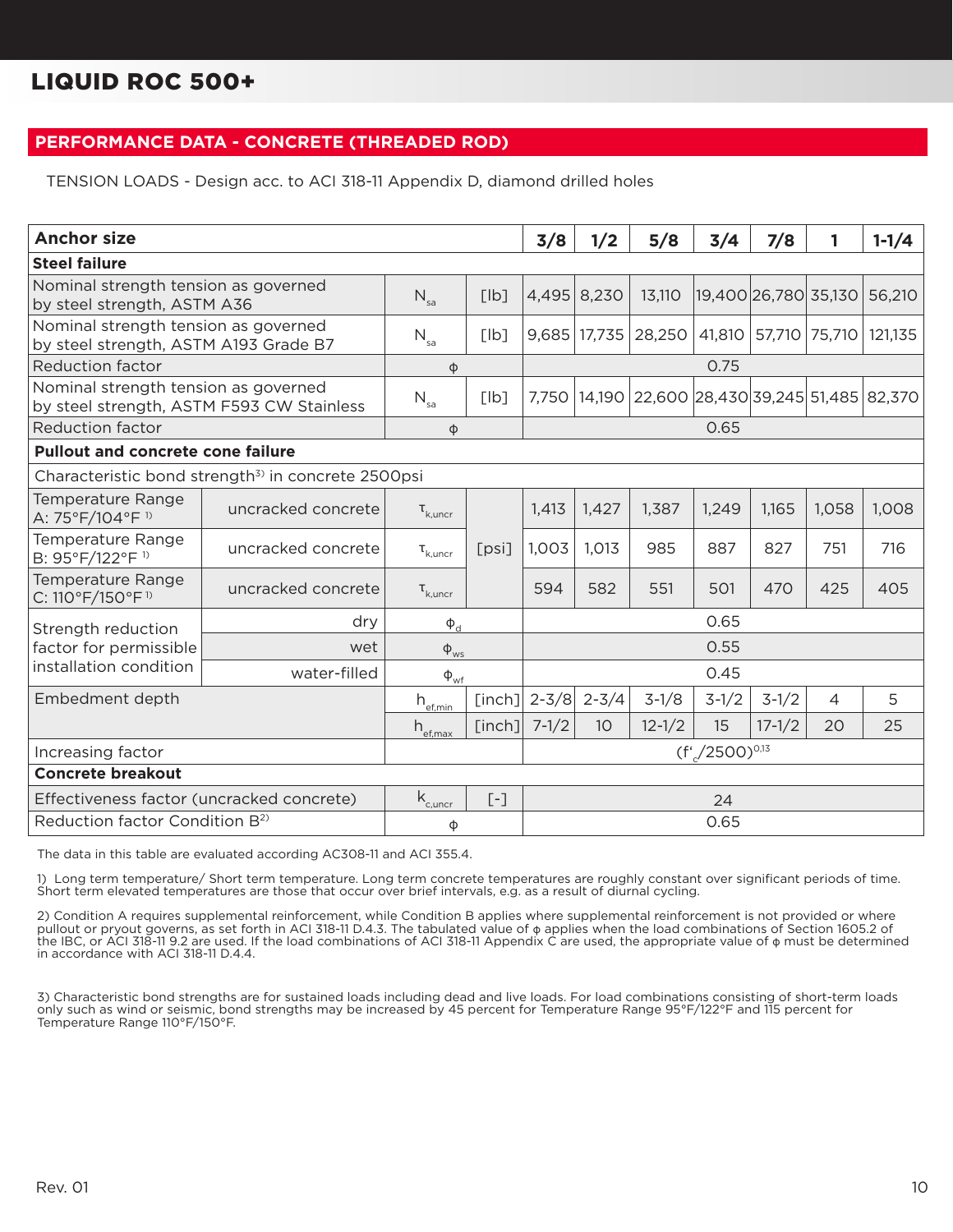### **PERFORMANCE DATA - CONCRETE (THREADED ROD)**

SHEAR LOADS - Design acc. to ACI 318-11 Appendix D, hammer and diamond drilled holes

| <b>Anchor size</b>                                                              |                            |        | 3/8   | 1/2   | 5/8    | 3/4                                        | 7/8    | ı                        | $1 - 1/4$ |  |
|---------------------------------------------------------------------------------|----------------------------|--------|-------|-------|--------|--------------------------------------------|--------|--------------------------|-----------|--|
| <b>Steel failure</b>                                                            |                            |        |       |       |        |                                            |        |                          |           |  |
| Nominal shear strength as governed by<br>steel strength, ASTM A36               | $V_{sa}$                   | [lb]   | 2,695 | 4,940 | 7,860  | 11,640                                     | 16,075 | 21,080                   | 33,725    |  |
| Nominal shear strength as governed by<br>steel strength, ASTM A193 Grade B7     | $\mathsf{V}_{\mathsf{sa}}$ | [lb]   | 4.845 |       |        | 10,640   16,950   25,085   34,625   45,425 |        |                          | 72.680    |  |
| Reduction factor                                                                |                            | φ      |       | 0.65  |        |                                            |        |                          |           |  |
| Nominal shear strength as governed by<br>steel strength, ASTM F593 CW Stainless | $\mathsf{V}_{\mathsf{sa}}$ | [lb]   | 4,650 | 8,515 | 13,560 | 17,055                                     |        | 23,545   30,890   49,420 |           |  |
| Reduction factor                                                                |                            | φ      |       |       |        | 0.60                                       |        |                          |           |  |
| <b>Concrete edge failure</b>                                                    |                            |        |       |       |        |                                            |        |                          |           |  |
| Effective length of anchor in shear loading                                     |                            | [inch] |       |       |        | min $(h_{\text{ref}}; 8d_{\text{d}})$      |        |                          |           |  |
| Outside diameter of anchor                                                      | $d_{\rm a}$                | [inch] | 3/8   | 1/2   | 5/8    | 3/4                                        | 7/8    |                          | $1-1/4$   |  |
| Reduction factor Condition B <sup>1)</sup>                                      |                            | φ      |       |       |        | 0.65                                       |        |                          |           |  |

The data in this table are evaluated according AC308-11 and ACI 355.4.

1) Condition A requires supplemental reinforcement, while Condition B applies where supplemental reinforcement is not provided or where pullout or pryout governs, as set forth in ACI 318-11 D.4.3. The tabulated value of φ applies when the load combinations of Section 1605.2 of the IBC, or ACI 318-11 9.2 are used. If the load combinations of ACI 318-11 Appendix C are used, the appropriate value of φ must be determined in accordance with ACI 318-11 D.4.4.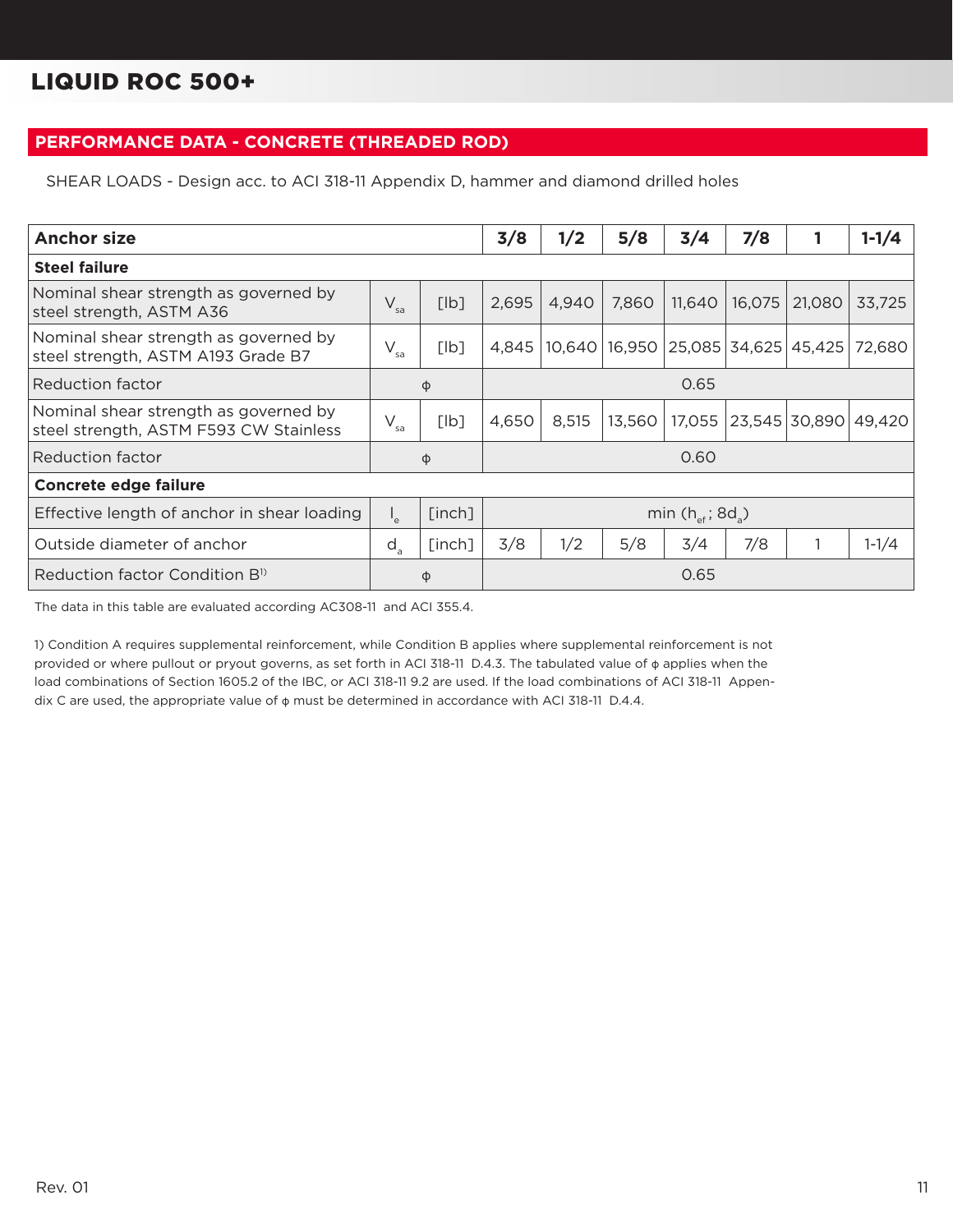#### **PERFORMANCE DATA - CONCRETE (REBAR)**

TENSION LOADS - Design acc. to ACI 318-11 Appendix D, hammer drilled holes

| <b>Anchor size</b>                                                                |                                          |                                         |                                                                            | #3             | #4        | #5      | #6      | #7                                | #8             | #9                                                             | #10 |
|-----------------------------------------------------------------------------------|------------------------------------------|-----------------------------------------|----------------------------------------------------------------------------|----------------|-----------|---------|---------|-----------------------------------|----------------|----------------------------------------------------------------|-----|
| <b>Steel failure</b>                                                              |                                          |                                         |                                                                            |                |           |         |         |                                   |                |                                                                |     |
| Nominal tension strength as<br>governed by steel strength, ASTM<br>A615 Grade 60  |                                          | $N_{\rm sa}$                            | [lb]                                                                       |                |           |         |         | 9,900 18,000 27,900 39,600 54,000 | 71,100         | 90,000 114,300                                                 |     |
| <b>Reduction factor</b>                                                           |                                          | Ф                                       |                                                                            |                |           |         |         | 0.65                              |                |                                                                |     |
| Nominal tension strength as<br>governed by steel strength, ASTM<br>A706, Grade 60 |                                          | $N_{sa}$                                | [lb]                                                                       |                |           |         |         |                                   |                | 8,800  16,000  24,800  35,200  48,000  63,200  80,000  101,600 |     |
| <b>Reduction factor</b>                                                           |                                          | φ                                       |                                                                            |                |           |         |         | 0.75                              |                |                                                                |     |
|                                                                                   | <b>Pullout and concrete cone failure</b> |                                         |                                                                            |                |           |         |         |                                   |                |                                                                |     |
| Characteristic bond strength <sup>3)</sup> in concrete 2500psi                    |                                          |                                         |                                                                            |                |           |         |         |                                   |                |                                                                |     |
| Temperature Range                                                                 | uncracked<br>concrete                    | $\tau_{k,\text{uncr}}$                  |                                                                            | 1,155          | 1,167     | 1,136   | 1,041   | 955                               | 867            | 824                                                            | 828 |
| A: 75°F/104°F <sup>1)</sup>                                                       | cracked<br>concrete                      | $\tau_{k,cr}$                           |                                                                            | 484            | 489       | 476     | 437     | 401                               | 364            | 347                                                            | 344 |
| Temperature Range                                                                 | uncracked<br>concrete                    | $\tau_{k,\text{uncr}}$                  | [psi]                                                                      | 866            | 875       | 852     | 781     | 716                               | 650            | 618                                                            | 621 |
| B: 95°F/122°F <sup>1)</sup>                                                       | cracked<br>concrete                      | $\tau_{\rm k,cr}$                       |                                                                            | 363            | 367       | 357     | 328     | 301                               | 273            | 260                                                            | 258 |
| Temperature Range                                                                 | uncracked<br>concrete                    | $\tau_{k,\text{uncr}}$                  |                                                                            | 513            | 503       | 476     | 441     | 407                               | 367            | 350                                                            | 353 |
| C: 110°F/150°F <sup>1)</sup>                                                      | cracked<br>concrete                      | $\tau_{k,cr}$                           |                                                                            | 215            | 211       | 200     | 185     | 171                               | 154            | 147                                                            | 143 |
| Strength reduction                                                                | dry                                      | $\Phi_{\rm d}$                          |                                                                            |                |           |         |         | 0.65                              |                |                                                                |     |
| factor for permis-<br>sible installation                                          | wet                                      | $\varphi_{\underline{w}\underline{s}}$  |                                                                            |                |           |         |         | 0.55                              |                |                                                                |     |
| condition                                                                         | water-filled                             | $\Phi_{\text{wf}}$                      |                                                                            |                |           |         |         | 0.45                              |                |                                                                |     |
| Embedment depth                                                                   |                                          | $h_{\text{ef,min}}$                     |                                                                            | [inch] $2-3/8$ | $2 - 3/4$ | $3-1/8$ | $3-1/2$ | $3-1/2$                           | $\overline{4}$ | $4 - 1/2$                                                      | 5   |
|                                                                                   |                                          | $h_{\frac{\text{ef,max}}{\text{emax}}}$ | [inch] $7-1/2$<br>10<br>$12 - 1/2$<br>15<br>$17 - 1/2$<br>20<br>$22 - 1/2$ |                |           |         |         |                                   |                | 25                                                             |     |
| <b>Concrete breakout</b>                                                          |                                          |                                         |                                                                            |                |           |         |         |                                   |                |                                                                |     |
| Effectiveness factor<br>(uncracked concrete)                                      |                                          | $\mathsf{k}_{\rm c,uncr}$               | $[ - ]$                                                                    |                |           |         |         | 24                                |                |                                                                |     |
| Reduction factor Condition B <sup>2)</sup>                                        |                                          | φ                                       |                                                                            |                |           |         |         | 0.65                              |                |                                                                |     |

The data in this table are evaluated according AC308-11 and ACI 355.4.

1) Long term temperature/ Short term temperature. Long term concrete temperatures are roughly constant over significant periods of time. Short term elevated temperatures are those that occur over brief intervals, e.g. as a result of diurnal cycling.

2) Condition A requires supplemental reinforcement, while Condition B applies where supplemental reinforcement is not provided or where<br>pullout or pryout governs, as set forth in ACI 318-11 D.4.3. The tabulated value of ¢ IBC, or ACI 318-11 9.2 are used. If the load combinations of ACI 318-11 Appendix C are used, the appropriate value of φ must be determined in accordance with ACI 318-11 D.4.4.

3) Characteristic bond strengths are for sustained loads including dead and live loads. For load combinations consisting of short-term loads only such as wind or seismic, bond strengths may be increased by 45 percent for Temperature Range B and 115 percent for Temperature Range C.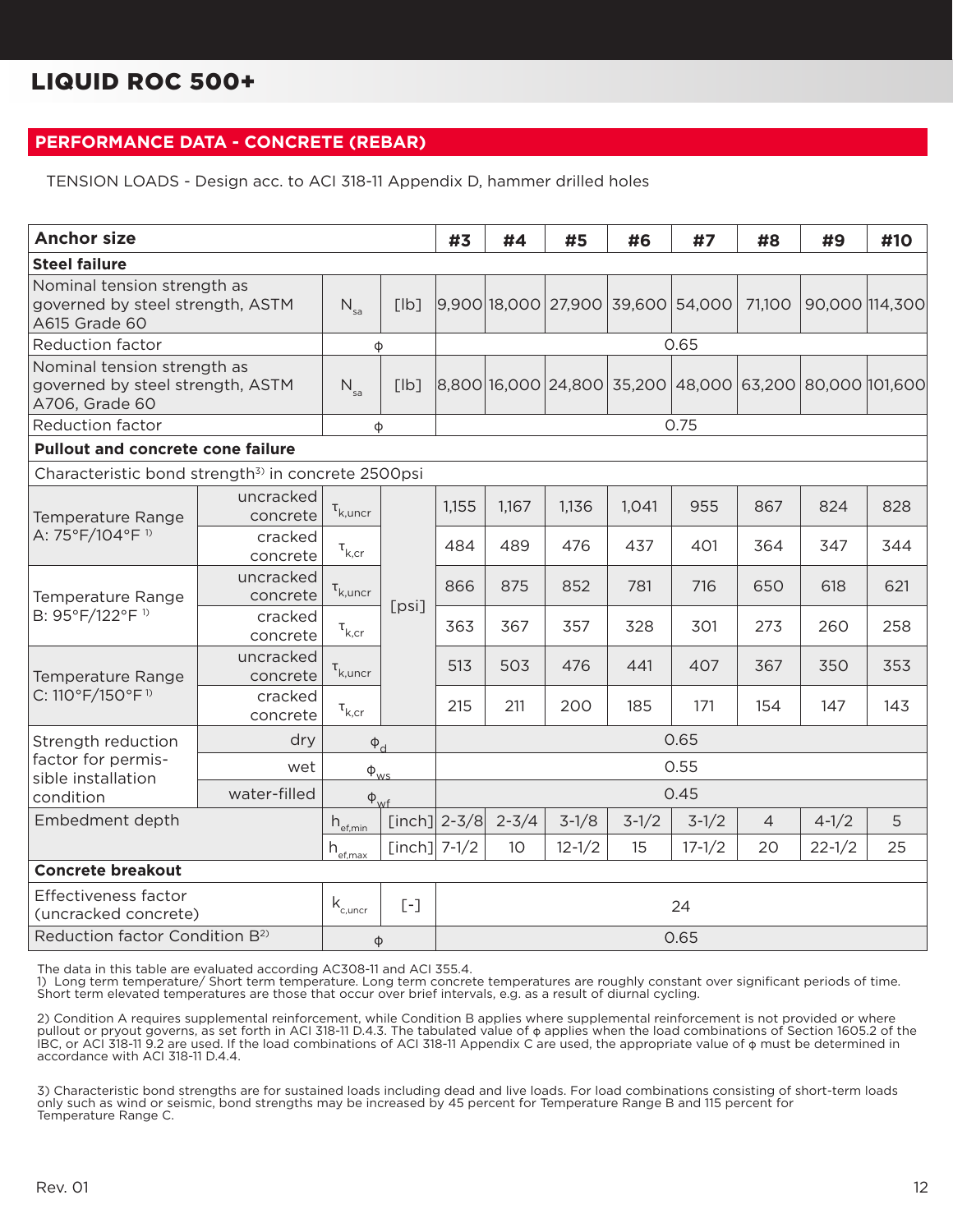#### **PERFORMANCE DATA - CONCRETE (REBAR)**

TENSION LOADS - Design acc. to ACI 318-11 Appendix D, diamond drilled holes

| <b>Anchor size</b>                                                                |                       |                                     |                | #3             | #4        | #5         | #6      | #7                                | #8             | #9                                                                  | #10 |  |
|-----------------------------------------------------------------------------------|-----------------------|-------------------------------------|----------------|----------------|-----------|------------|---------|-----------------------------------|----------------|---------------------------------------------------------------------|-----|--|
| <b>Steel failure</b>                                                              |                       |                                     |                |                |           |            |         |                                   |                |                                                                     |     |  |
| Nominal tension strength as<br>governed by steel strength, ASTM<br>A615 Grade 60  |                       | $N_{sa}$                            | [lb]           |                |           |            |         | 9,900 18,000 27,900 39,600 54,000 | 71,100         | 90,000 114,300                                                      |     |  |
| <b>Reduction factor</b>                                                           |                       | Φ                                   |                | 0.65           |           |            |         |                                   |                |                                                                     |     |  |
| Nominal tension strength as<br>governed by steel strength, ASTM<br>A706, Grade 60 |                       | $N_{sa}$<br>[Ib]                    |                |                |           |            |         |                                   |                | 8,800 16,000   24,800   35,200   48,000   63,200   80,000   101,600 |     |  |
| <b>Reduction factor</b>                                                           |                       | φ                                   |                |                |           |            |         | 0.75                              |                |                                                                     |     |  |
| <b>Pullout and concrete cone failure</b>                                          |                       |                                     |                |                |           |            |         |                                   |                |                                                                     |     |  |
| Characteristic bond strength <sup>3)</sup> in concrete 2500psi                    |                       |                                     |                |                |           |            |         |                                   |                |                                                                     |     |  |
| Temperature Range<br>A: 75°F/104°F 1)                                             | uncracked<br>concrete | $\tau_{k,\text{uncr}}$              |                | 1,137          | 1,148     | 1,117      | 1,005   | 937                               | 851            | 811                                                                 | 815 |  |
| Temperature Range<br>B: 95°F/122°F <sup>1)</sup>                                  | uncracked<br>concrete | $\tau_{k,\text{uncr}}$              | [psi]          | 853            | 861       | 838        | 754     | 703                               | 638            | 608                                                                 | 611 |  |
| Temperature Range<br>C: 110°F/150°F <sup>1)</sup>                                 | uncracked<br>concrete | $\mathbf{t}_{k,\text{uncr}}$        |                | 505            | 495       | 468        | 426     | 399                               | 361            | 345                                                                 | 344 |  |
| Strength reduction                                                                | dry                   | $\Phi_{\rm d}$                      |                |                |           |            |         | 0.65                              |                |                                                                     |     |  |
| factor for permis-                                                                | wet                   | $\Phi_{\text{WS}}$                  |                |                |           |            |         | 0.55                              |                |                                                                     |     |  |
| sible installation<br>condition                                                   | water-filled          | $\Phi_{\underline{w}\underline{f}}$ |                |                |           |            |         | 0.45                              |                |                                                                     |     |  |
| Embedment depth                                                                   |                       | $h_{\underline{\textrm{ef,min}}}$   |                | [inch] $2-3/8$ | $2 - 3/4$ | $3-1/8$    | $3-1/2$ | $3-1/2$                           | $\overline{4}$ | $4 - 1/2$                                                           | 5   |  |
|                                                                                   |                       | $h_{\underline{\text{ef,max}}}$     | [inch] $7-1/2$ |                | 10        | $12 - 1/2$ | 15      | $17 - 1/2$                        | 20             | $22 - 1/2$                                                          | 25  |  |
| <b>Concrete breakout</b>                                                          |                       |                                     |                |                |           |            |         |                                   |                |                                                                     |     |  |
| Effectiveness factor (uncracked<br>concrete)                                      |                       | $\mathsf{k}_{\rm c,uncr}$           | $[ - ]$        |                | 24        |            |         |                                   |                |                                                                     |     |  |
| Reduction factor Condition B <sup>2)</sup>                                        |                       | Φ                                   |                |                |           |            |         | 0.65                              |                |                                                                     |     |  |

The data in this table are evaluated according AC308-11 and ACI 355.4.

1) Long term temperature/ Short term temperature. Long term concrete temperatures are roughly constant over significant periods of time. Short term elevated temperatures are those that occur over brief intervals, e.g. as a result of diurnal cycling.

2) Condition A requires supplemental reinforcement, while Condition B applies where supplemental reinforcement is not provided or where pullout or pryout governs, as set forth in ACI 318-11 D.4.3. The tabulated value of φ applies when the load combinations of Section 1605.2 of the IBC, or ACI 318-11 9.2 are used. If the load combinations of ACI 318-11 Appendix C are used, the appropriate value of φ must be determined in accordance with ACI 318-11 D.4.4.

3) Characteristic bond strengths are for sustained loads including dead and live loads. For load combinations consisting of short-term loads only such as wind or seismic, bond strengths may be increased by 45 percent for Temperature Range B and 115 percent for Temperature Range C.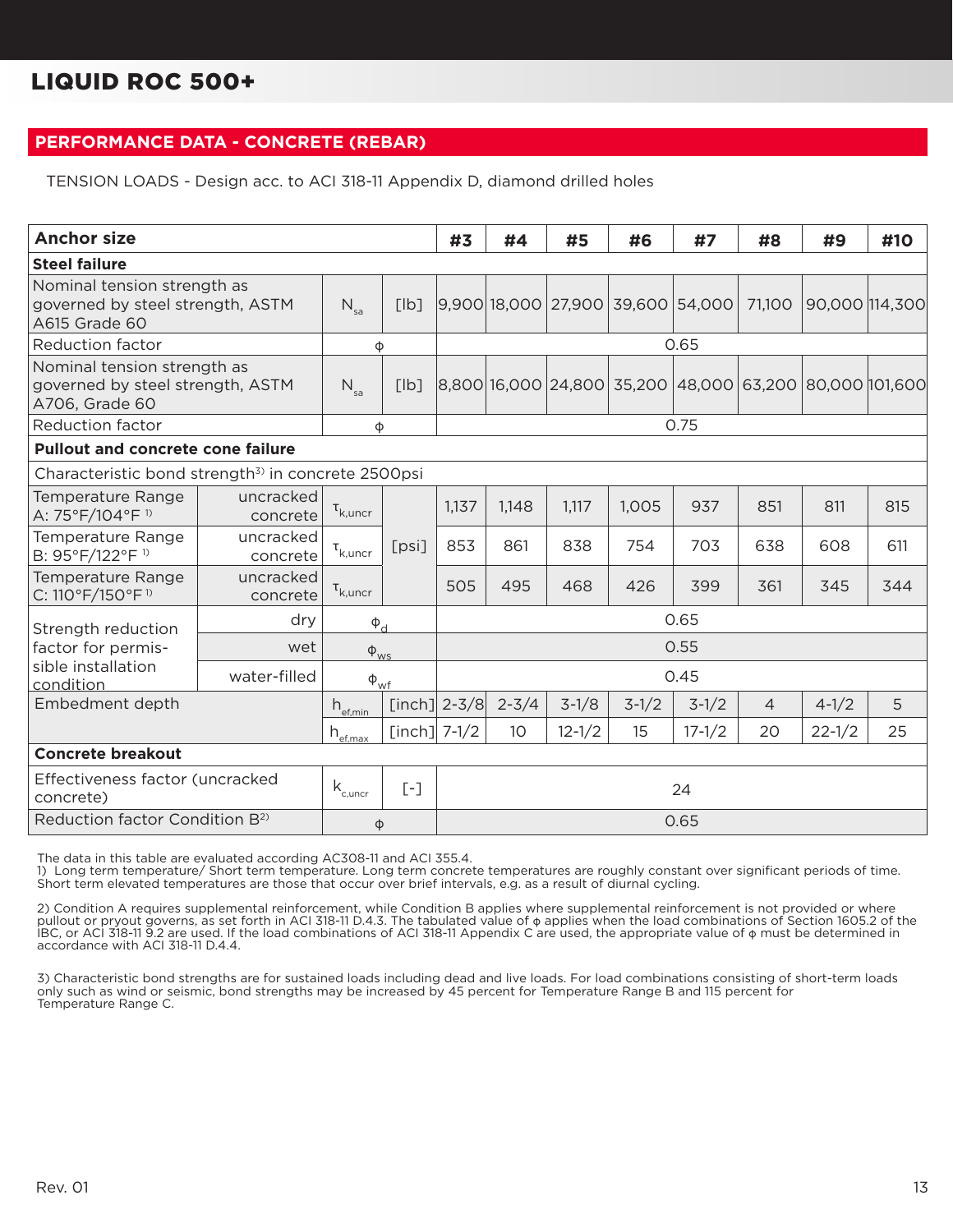### **PERFORMANCE DATA - CONCRETE (REBAR)**

SHEAR LOADS - Design acc. to ACI 318-11 Appendix D, hammer and diamond drilled holes

| <b>Anchor size</b>                                                              |             |        | #3    | #4  | #5             | #6  | #7                                   | #8                   | #9                                              | #10     |  |
|---------------------------------------------------------------------------------|-------------|--------|-------|-----|----------------|-----|--------------------------------------|----------------------|-------------------------------------------------|---------|--|
| <b>Steel failure</b>                                                            |             |        |       |     |                |     |                                      |                      |                                                 |         |  |
| Nominal shear strength as governed<br>by steel strength, ASTM A615 Grade<br>60  | $V_{sa}$    | [lb]   |       |     |                |     |                                      |                      | 5,940 10,800 16,740 23,760 32,400 42,660 54,000 | 68,580  |  |
| Reduction factor                                                                |             | Φ      | 0.60  |     |                |     |                                      |                      |                                                 |         |  |
| Nominal shear strength as governed<br>by steel strength, ASTM A706, Grade<br>60 | $V_{sa}$    | [lb]   | 5,280 |     | 9,600   14,880 |     |                                      | 21,120 28,800 37,920 | 48,000                                          | 60,960  |  |
| <b>Reduction factor</b>                                                         |             | φ      |       |     |                |     | 0.65                                 |                      |                                                 |         |  |
| <b>Concrete edge failure</b>                                                    |             |        |       |     |                |     |                                      |                      |                                                 |         |  |
| Effective length of anchor in<br>shear loading                                  |             | [inch] |       |     |                |     | min $(h_{\text{ef}}; 8d_{\text{a}})$ |                      |                                                 |         |  |
| Outside diameter of anchor                                                      | $d_{\rm a}$ | [inch] | 3/8   | 1/2 | 5/8            | 3/4 | 7/8                                  |                      | $1-1/8$                                         | $1-1/4$ |  |
| Reduction factor Condition B <sup>1)</sup>                                      |             | Φ      |       |     |                |     | 0.65                                 |                      |                                                 |         |  |

The data in this table are evaluated according AC308-11 and ACI 355.4.

1) Condition A requires supplemental reinforcement, while Condition B applies where supplemental reinforcement is not provided or where pullout or pryout governs, as set forth in ACI 318-11 D.4.3. The tabulated value of φ applies when the load combinations of Section 1605.2 of the IBC, or ACI 318-11 9.2 are used. If the load combinations of ACI 318-11 Appendix C are used, the appropriate value of φ must be determined in accordance with ACI 318-11 D.4.4.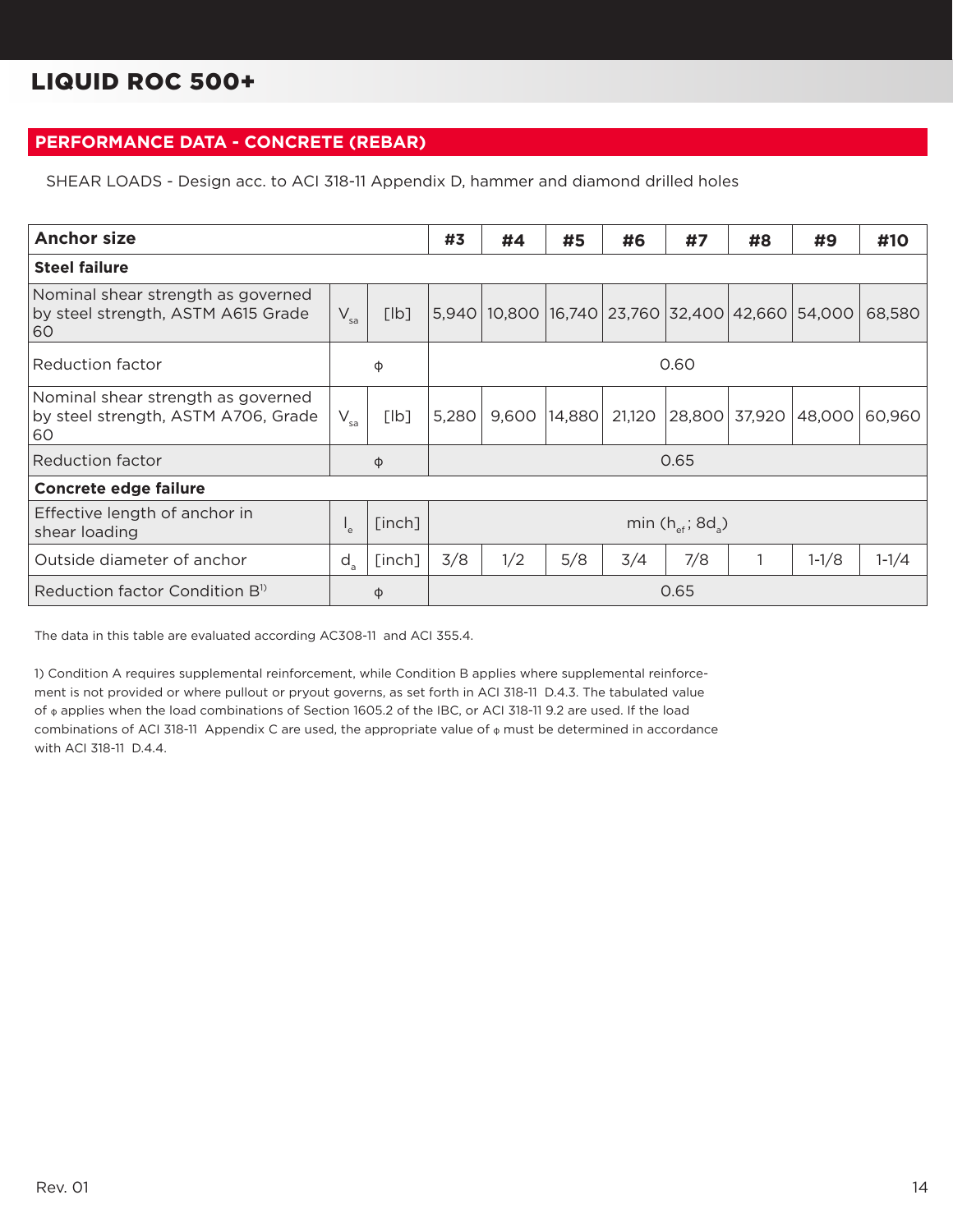#### **ALLOWABLE LOADS - CONCRETE (THREADED ROD) IN HAMMER DRILLED HOLES**

The allowable loads are only valid for single anchor for an initial calculation, if the following conditions are valid: min edge distance  $c_a \ge c_{ac}$  min spacing  $s \ge 2c_{Na}$ <br>min thickness concrete h  $\ge 2 \times h_{af}$  concrete compressiv

concrete compressive strength f'c ≥ 2500 psi

Static loads only. Allowable stress design conversion α=1.2D+1.6L=1.4

If these conditions are not fulfilled the loads must be calculated acc. to ACI 318-11 Appendix D.

The safety factors are already included in the allowable loads. A dead load - live load relation of 50/50 is used.

| <b>Anchor size</b>                                |                               |        | 3/8       | 1/2       | 5/8     | 3/4        | 7/8        | 1               | $1 - 1/4$  |  |  |
|---------------------------------------------------|-------------------------------|--------|-----------|-----------|---------|------------|------------|-----------------|------------|--|--|
| Allowable tension load for all steel strength     |                               |        |           |           |         |            |            |                 |            |  |  |
| Temperature Range A:                              | $N_{\text{allowable,ucr}}$    | [lb]   | 2,408     | 4,409     | 6,229   | 9,204      | 12,108     | 15,716          | 20,326     |  |  |
| 75°F/104°F                                        | N<br>allowable.cr             | [lb]   | 1,154     | 1,997     | 2,703   | 3,866      | 5,076      | 6,595           | 8,615      |  |  |
| Temperature Range B:                              | N<br>allowable.ucr            | [lb]   | 1,951     | 3,378     | 4,568   | 6,536      | 8,601      | 11,157          | 14,595     |  |  |
| 95°F/122°F                                        | N <sub>allowable.cr</sub>     | [lb]   | 819       | 1,419     | 1,918   | 2,744      | 3,608      | 4,680           | 6,117      |  |  |
| Temperature Range C:<br>110°F/150°F               | N<br>allowable.ucr            | [lb]   | 1,156     | 1,941     | 2,554   | 3,692      | 4,882      | 6,308           | 8,269      |  |  |
|                                                   | $N_{\text{allowable,cr}}$     | [lb]   | 485       | 814       | 1,070   | 1,549      | 2,049      | 2,645           | 3,466      |  |  |
| Allowable shear load for steel strength, ASTM A36 |                               |        |           |           |         |            |            |                 |            |  |  |
| Temperature Range:                                | V<br>allowable,ucr            | [lb]   | 1,251     | 2,294     | 3,649   | 5,404      | 7,459      | 9,787           | 15,658     |  |  |
| 75°F/104°F                                        | allowable.cr                  | [lb]   | 1,251     | 2,294     | 3,649   | 5,404      | 7,459      | 9,787           | 15,338     |  |  |
| Temperature Range:                                | $\vee$<br>allowable.ucr       | [lb]   | 1,251     | 2,294     | 3,649   | 5,404      | 7,459      | 9,787           | 15,658     |  |  |
| 95°F/122°F                                        | allowable,cr                  | [lb]   | 1,251     | 2,294     | 3,649   | 5,404      | 7,459      | 9,787           | 13,175     |  |  |
| Temperature Range:                                | $\vee$<br>allowable,ucr       | [lb]   | 1,251     | 2,294     | 3,649   | 5,404      | 7,459      | 9,787           | 13,694     |  |  |
| 110°F/150°F                                       | allowable.cr                  | [lb]   | 1,043     | 1,753     | 2,307   | 3,339      | 4,420      | 5,686           | 7,473      |  |  |
| Embedment depth                                   | $h_{\text{ef}}$               | [inch] | $3-1/2$   | $4 - 1/2$ | 5       | $6 - 1/2$  | 8          | 10 <sup>°</sup> | 11         |  |  |
| Edge distance                                     | $C_{_{\underline{C\bar{a}}}}$ | [inch] | $6 - 1/2$ | $8 - 3/8$ | $9-1/4$ | $11 - 1/2$ | $13 - 3/4$ | $16 - 1/2$      | $17 - 3/4$ |  |  |
| Anchor spacing                                    | $S_a$                         | [inch] | $4 - 1/4$ | $5 - 3/4$ | 7       | $8 - 1/8$  | 9          | $9 - 7/8$       | 12         |  |  |

1) Long term temperature/ Short term temperature. Long term concrete temperatures are roughly constant over significant periods of time. Short term elevated temperatures are those that occur over brief intervals, e.g. as a result of diurnal cycling. Room temperature range is not recognized by ACI 318-14 or ACI 318-11 and does not meet the minimum temperature requirement of ACI 355.4, Table 8.1 and consequently is not applicable to design under ACI 318-14, ACI 318-11 or current and past editions of the International Building Code (IBC). The tabulated values are provided for analysis and evaluation of existing conditions only.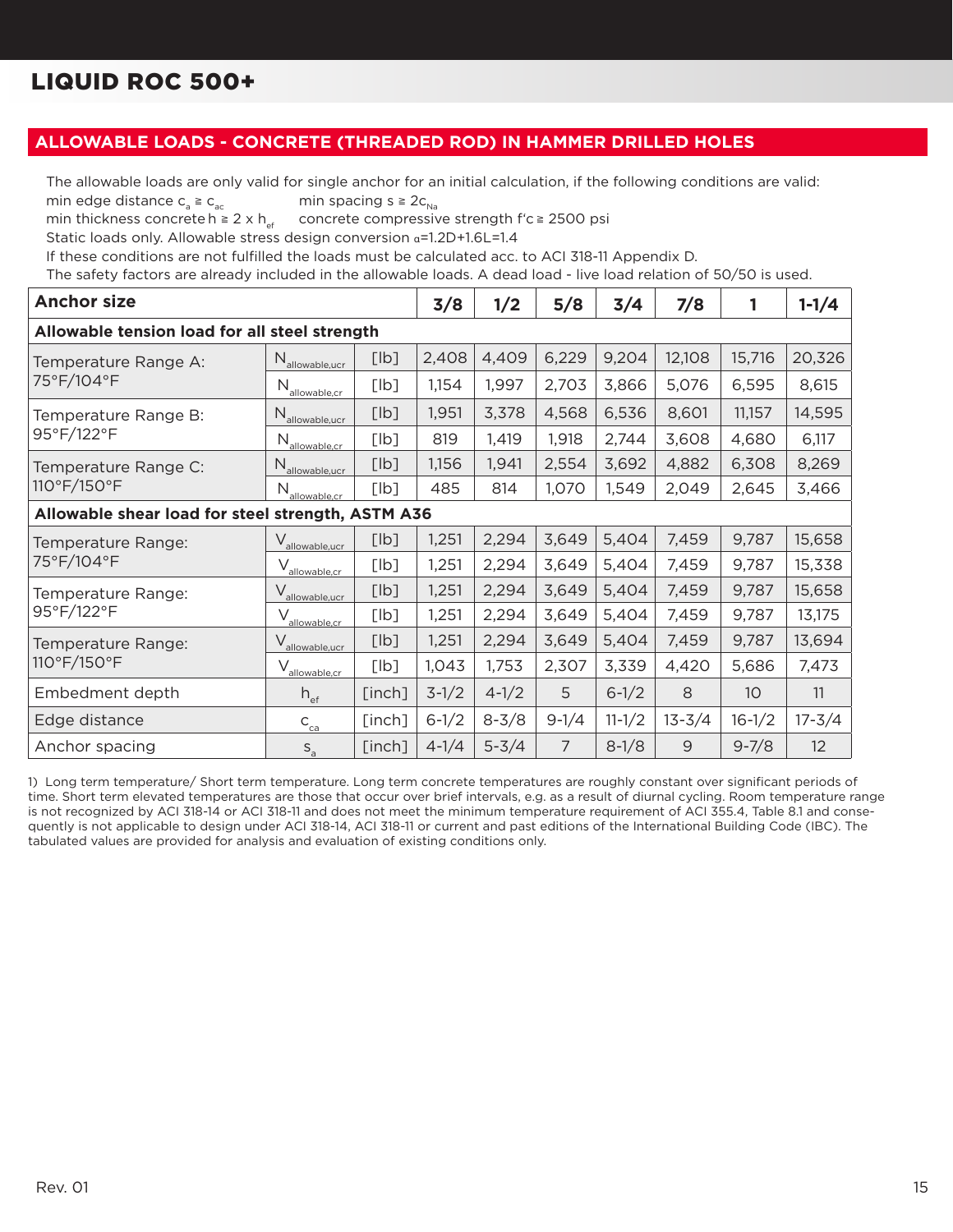#### **ALLOWABLE LOADS - CONCRETE (THREADED ROD) IN HAMMER DRILLED HOLES**

The allowable loads are only valid for single anchor for an initial calculation, if the following conditions are valid: min edge distance  $c_a \ge c_{ac}$  min spacing  $s \ge 2c_{Na}$ <br>min thickness concrete h  $\ge 2 \times h_{af}$  concrete compressiv

concrete compressive strength f'c ≥ 2500 psi

Static loads only. Allowable stress design conversion α=1.2D+1.6L=1.4

If these conditions are not fulfilled the loads must be calculated acc. to ACI 318-11 Appendix D.

The safety factors are already included in the allowable loads. A dead load - live load relation of 50/50 is used.

| <b>Anchor size</b>                                              |                               |        | 3/8       | 1/2       | 5/8            | 3/4        | 7/8        | 1               | $1 - 1/4$  |  |  |
|-----------------------------------------------------------------|-------------------------------|--------|-----------|-----------|----------------|------------|------------|-----------------|------------|--|--|
| Allowable shear load for steel strength, ASTM A193 Grade B7     |                               |        |           |           |                |            |            |                 |            |  |  |
| Temperature Range A:                                            | $V_{\text{allowable,ucr}}$    | [lb]   | 2,249     | 4,940     | 6,969          | 10,706     | 14,116     | 18,985          | 21,473     |  |  |
| 75°F/104°F                                                      | V <sub>allowable,cr</sub>     | [lb]   | 2,249     | 3,842     | 4,978          | 7,647      | 10,083     | 13,561          | 15,338     |  |  |
| Temperature Range B:                                            | allowable.ucr                 | [lb]   | 2,249     | 4,691     | 6,077          | 9,336      | 12,311     | 16,554          | 18,721     |  |  |
| 95°F/122°F                                                      | $\vee$<br>allowable.cr        | [lb]   | 1,765     | 3,054     | 4,133          | 5,912      | 7,763      | 10,085          | 13,175     |  |  |
| Temperature Range C:<br>110°F/150°F                             | $\vee$<br>allowable,ucr       | [lb]   | 2,231     | 3,708     | 4,702          | 7,143      | 9,283      | 12,214          | 13,694     |  |  |
|                                                                 | $V_{\text{allowable,cr}}$     | [lb]   | 1,043     | 1,753     | 2,307          | 3,339      | 4,420      | 5,686           | 7,473      |  |  |
| Allowable shear load for steel strength, ASTM F593 CW Stainless |                               |        |           |           |                |            |            |                 |            |  |  |
| Temperature Range:                                              | $V_{\text{allowable,ucr}}$    | [lb]   | 1,993     | 3,649     | 5,811          | 7,309      | 10,091     | 13,239          | 21,180     |  |  |
| 75°F/104°F                                                      | $V_{\text{allowable,cr}}$     | [lb]   | 1,993     | 3,649     | 4,978          | 7,309      | 10,083     | 13,239          | 15,338     |  |  |
| Temperature Range:<br>95°F/122°F                                | $\vee$<br>allowable.ucr       | [lb]   | 1,993     | 3,649     | 5,811          | 7,309      | 10,091     | 13,239          | 18,721     |  |  |
|                                                                 | allowable.cr                  | [lb]   | 1,765     | 3,054     | 4,133          | 5,912      | 7,763      | 10,085          | 13,175     |  |  |
| Temperature Range:                                              | $\vee$<br>allowable.ucr       | [lb]   | 1,993     | 3,649     | 4,702          | 7,143      | 9,283      | 12,214          | 13,694     |  |  |
| 110°F/150°F                                                     | allowable.cr                  | [lb]   | 1,043     | 1,753     | 2,307          | 3,339      | 4,420      | 5,686           | 7,473      |  |  |
| Embedment depth                                                 | $h_{\text{ef}}$               | [inch] | $3-1/2$   | $4 - 1/2$ | 5              | $6 - 1/2$  | 8          | 10 <sup>°</sup> | 11         |  |  |
| Edge distance                                                   | $C_{_{\underline{C\bar{a}}}}$ | [inch] | $6 - 1/2$ | $8 - 3/8$ | $9 - 1/4$      | $11 - 1/2$ | $13 - 3/4$ | $16 - 1/2$      | $17 - 3/4$ |  |  |
| Anchor spacing                                                  | $S_a$                         | [inch] | $4 - 1/4$ | $5 - 3/4$ | $\overline{7}$ | $8 - 1/8$  | 9          | $9 - 7/8$       | 12         |  |  |

1) Long term temperature/ Short term temperature. Long term concrete temperatures are roughly constant over significant periods of time. Short term elevated temperatures are those that occur over brief intervals, e.g. as a result of diurnal cycling. Room temperature range is not recognized by ACI 318-14 or ACI 318-11 and does not meet the minimum temperature requirement of ACI 355.4, Table 8.1 and consequently is not applicable to design under ACI 318-14, ACI 318-11 or current and past editions of the International Building Code (IBC). The tabulated values are provided for analysis and evaluation of existing conditions only.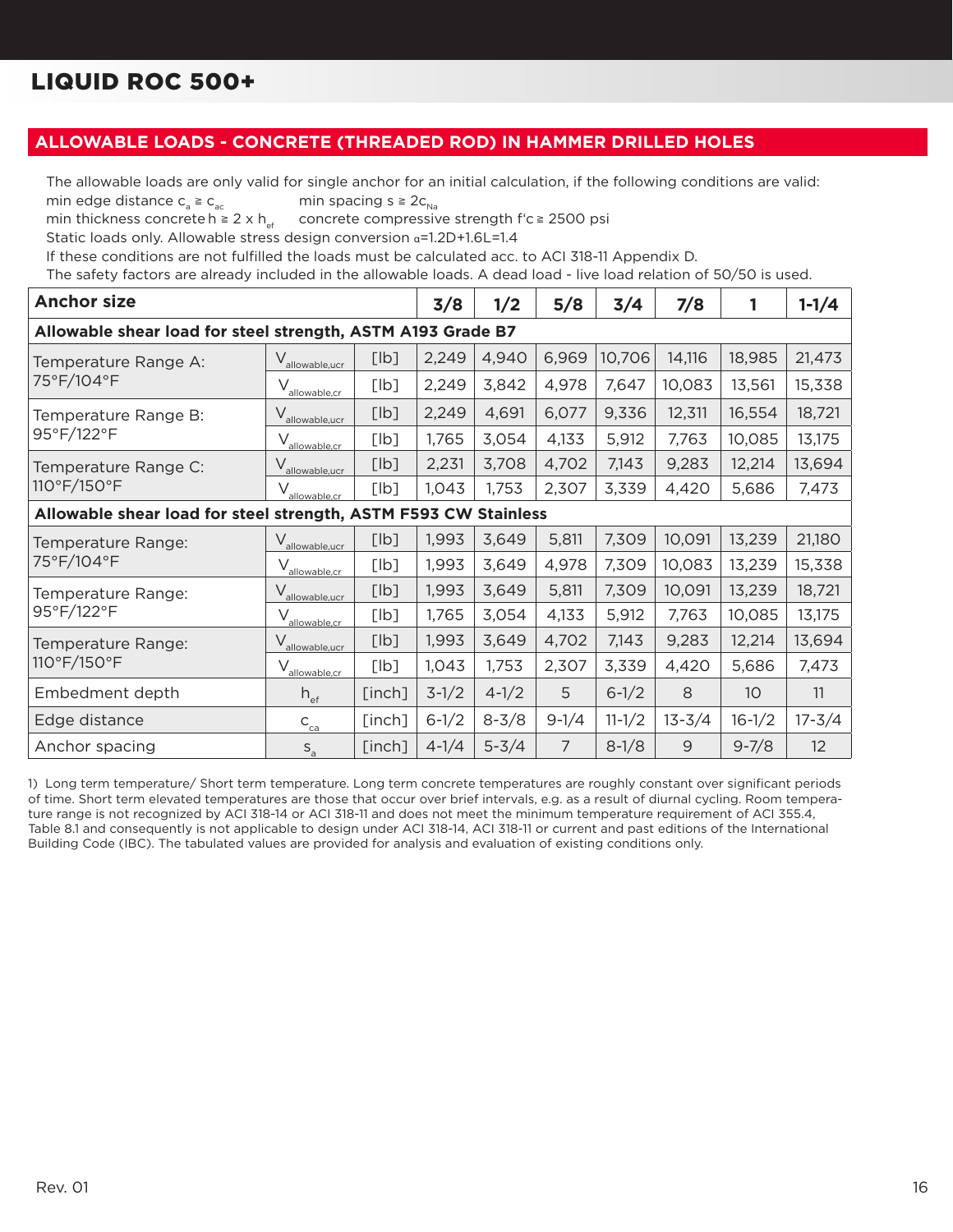#### **ALLOWABLE LOADS - CONCRETE (REBAR) IN HAMMER DRILLED HOLES**

The allowable loads are only valid for single anchor for an initial calculation, if the following conditions are valid:

min edge distance  $c_a \ge c_{ac}$  min spacing  $s \ge 2c_{Na}$ <br>min thickness concrete h  $\ge 2 \times h_{af}$  concrete compressiv concrete compressive strength f'c  $\ge$  2500 psi

Static loads only. Allowable stress design conversion α=1.2D+1.6L=1.4

If these conditions are not fulfilled the loads must be calculated acc. to ACI 318-11 Appendix D.

The safety factors are already included in the allowable loads. A dead load - live load relation of 50/50 is used.

| <b>Anchor size</b>                            |                                       |        | #3        | #4        | #5        | #6         | #7         | #8         | #9         | #10        |
|-----------------------------------------------|---------------------------------------|--------|-----------|-----------|-----------|------------|------------|------------|------------|------------|
| Allowable tension load for all steel strength |                                       |        |           |           |           |            |            |            |            |            |
| Temperature Range A:                          | N <sub>allowable, ucr</sub>           | [lb]   | 2,211     | 3,829     | 5,178     | 7,405      | 9,747      | 12,641     | 14,197     | 16,606     |
| 75°F/104°F                                    | $N_{\text{allowable,cr}}$             | [lb]   | 927       | 1,606     | 2,170     | 3,110      | 4,098      | 5,309      | 5,973      | 6,899      |
| Temperature Range B:                          | $N_{\text{allowable,ucr}}$            | [lb]   | 1,658     | 2,872     | 3,884     | 5,553      | 7,310      | 9,481      | 10,648     | 12,455     |
| 95°F/122°F                                    | $N_{\text{allowable,cr}}$             | [lb]   | 695       | 1,204     | 1,627     | 2,332      | 3,073      | 3,982      | 4,480      | 5,174      |
| Temperature Range C:                          | $N_{\text{allowable,ucr}}$            | [lb]   | 982       | 1,651     | 2,170     | 3,136      | 4,156      | 5,353      | 6,030      | 7,080      |
| 110°F/150°F                                   | $\rm N_{\rm allowable,cr}$            | [lb]   | 412       | 692       | 912       | 1,315      | 1,746      | 2,246      | 2,533      | 2,868      |
| Allowable shear load for all steel strength   |                                       |        |           |           |           |            |            |            |            |            |
| Temperature Range A:                          | $\vee$<br>allowable, ucr              | [lb]   | 2,546     | 4,629     | 6,389     | 9,814      | 12,943     | 17,401     | 18,348     | 19,713     |
| 75°F/104°F                                    | $\vee$<br>allowable,cr                | [lb]   | 1,996     | 3,459     | 4,564     | 6,698      | 8,826      | 11,435     | 12,865     | 14,081     |
| Temperature Range B:                          | $\vee$<br>allowable, ucr              | [lb]   | 2,451     | 4,396     | 5,695     | 8,747      | 11,536     | 15,510     | 16,281     | 17,509     |
| 95°F/122°F                                    | V<br>allowable,cr                     | [lb]   | 1,497     | 2,594     | 3,505     | 5,023      | 6,619      | 8,577      | 9,649      | 11,145     |
| Temperature Range C:                          | $\vee$<br>allowable, ucr              | [lb]   | 2,023     | 3,365     | 4,263     | 6,477      | 8,428      | 11,069     | 11,575     | 12,476     |
| 110°F/150°F                                   | $V_{\underbrace{\text{allowable,cr}}$ | [lb]   | 887       | 1,491     | 1,963     | 2,833      | 3,760      | 4,838      | 5,455      | 6,177      |
| Embedment depth                               | $h_{\text{ef}}$                       | [inch] | $3-1/2$   | $4 - 1/2$ | 5         | $6 - 1/2$  | 8          | 10         | $10 - 1/2$ | 11         |
| Edge distance                                 | $C_{ca}$                              | [inch] | $5 - 7/8$ | $7 - 5/8$ | $8-1/2$   | $10 - 1/2$ | $12 - 1/2$ | $15 - 1/8$ | $15 - 1/2$ | $16 - 3/8$ |
| Anchor spacing                                | $S_{\rm a}$                           | [inch] | $3 - 7/8$ | $5-1/8$   | $6 - 3/8$ | $7 - 1/4$  | $8-1/8$    | $8 - 7/8$  | $9 - 3/4$  | $10 - 7/8$ |

1) Long term temperature/ Short term temperature. Long term concrete temperatures are roughly constant over significant periods of time. Short term elevated temperatures are those that occur over brief intervals, e.g. as a result of diurnal cycling. Room temperature range is not recognized by ACI 318-14 or ACI 318-11 and does not meet the minimum temperature requirement of ACI 355.4, Table 8.1 and consequently is not applicable to design under ACI 318-14, ACI 318-11 or current and past editions of the International Building Code (IBC). The tabulated values are provided for analysis and evaluation of existing conditions only.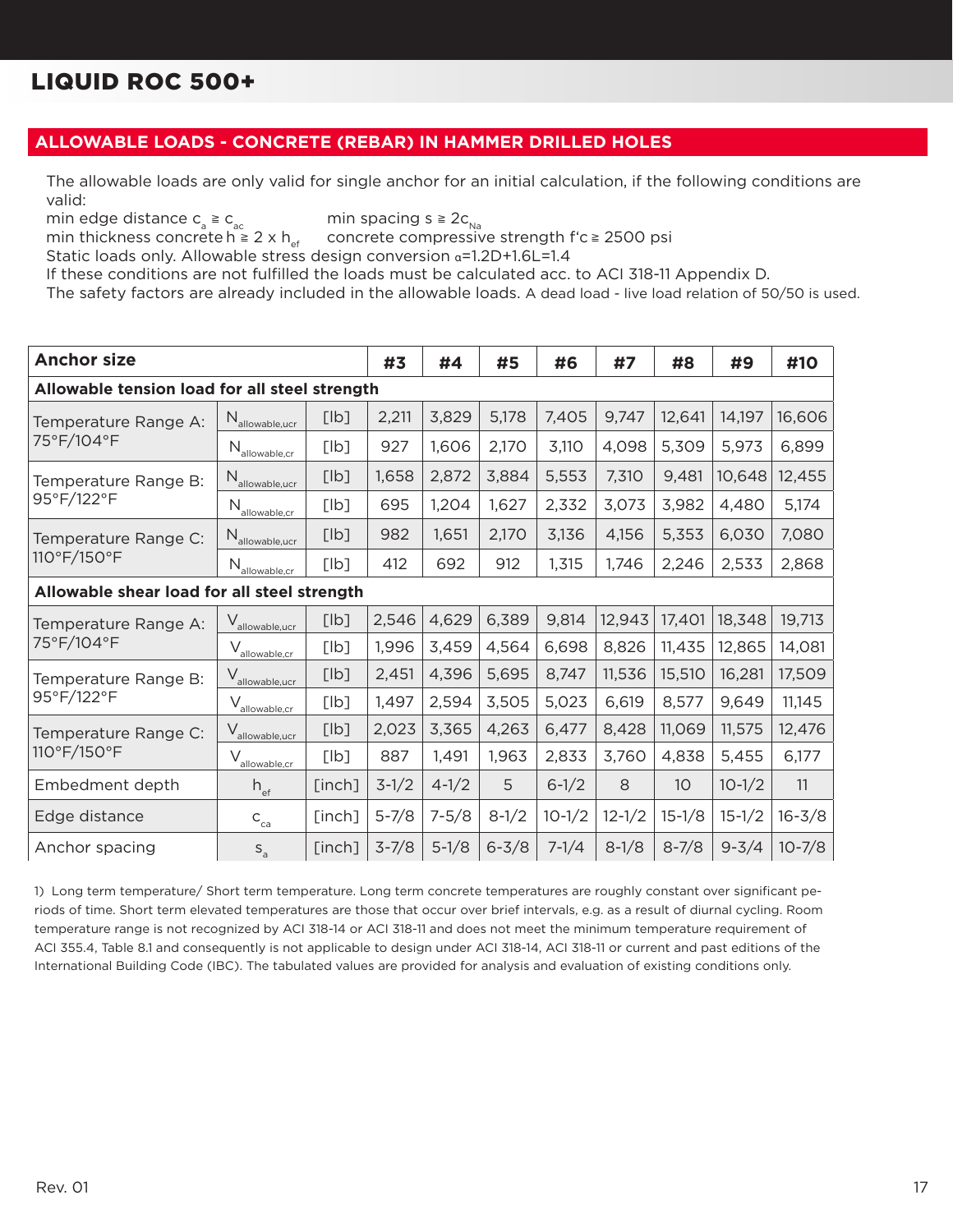#### **ALLOWABLE LOADS - CONCRETE (THREADED ROD) IN DIAMOND DRILLED HOLES**

The allowable loads are only valid for single anchor for an initial calculation, if the following conditions are valid: min edge distance  $c_a \ge c_{ac}$  min spacing s ≥ 2 $c_{Na}$ 

min thickness concrete h ≥ 2 x h<sub>ef</sub> concrete compressive strength f'c ≥ 2500 psi

Static loads only. Allowable stress design conversion α=1.2D+1.6L=1.4

If these conditions are not fulfilled the loads must be calculated acc. to ACI 318-11 Appendix D.

The safety factors are already included in the allowable loads. A dead load - live load relation of 50/50 is used.

| <b>Anchor size</b>                                      |                                                             |        | 3/8       | 1/2       | 5/8            | 3/4        | 7/8        | 1               | $1 - 1/4$  |  |  |
|---------------------------------------------------------|-------------------------------------------------------------|--------|-----------|-----------|----------------|------------|------------|-----------------|------------|--|--|
| Allowable tension load for all steel strength           |                                                             |        |           |           |                |            |            |                 |            |  |  |
| Temperature Range A:<br>75°F/104°F                      | $N_{\text{allowable,ucr}}$                                  | [lb]   | 2,408     | 4,409     | 6,229          | 8,883      | 11,893     | 15,428          | 20,225     |  |  |
| Temperature Range B:<br>95°F/122°F                      | $\rm N_{\rm allowable,ucr}$                                 | [lb]   | 1,920     | 3,324     | 4,490          | 6,310      | 8,443      | 10,954          | 14,362     |  |  |
| Temperature Range C:<br>110°F/150°F                     | $N_{\text{allowable,ucr}}$                                  | [lb]   | 1,138     | 1,910     | 2,512          | 3,565      | 4,795      | 6,195           | 8,129      |  |  |
|                                                         | Allowable shear load for steel strength, ASTM A36           |        |           |           |                |            |            |                 |            |  |  |
| Temperature Range A and B:<br>75°F/104°F and 95°F/122°F | $V_{\text{allowable},\text{ucr}}$                           | [lb]   | 1,251     | 2,294     | 3,649          | 5,404      | 7,459      | 9,787           | 15,658     |  |  |
| Temperature Range C:<br>110°F/150°F                     | $V_{\text{allowable,ucr}}$                                  | [lb]   | 1,251     | 2,294     | 3,649          | 5,404      | 7,459      | 9,787           | 13,554     |  |  |
|                                                         | Allowable shear load for steel strength, ASTM A193 Grade B7 |        |           |           |                |            |            |                 |            |  |  |
| Temperature Range A:<br>75°F/104°F                      | $\rm V_{\rm allowable,ucr}$                                 | [lb]   | 2,249     | 4,940     | 6,921          | 10,556     | 14,015     | 18,845          | 21,330     |  |  |
| Temperature Range B:<br>95°F/122°F                      | $\mathsf{V}_{\text{allowable},\text{ucr}}$                  | [lb]   | 2,249     | 4,661     | 6,035          | 9,206      | 12,220     | 16,432          | 18,600     |  |  |
| Temperature Range C:<br>110°F/150°F                     | $V_{\text{allowable,ucr}}$                                  | [lb]   | 2,210     | 3,673     | 4,655          | 6,995      | 9,184      | 12,083          | 13,554     |  |  |
| Allowable shear load for steel                          | strength, ASTM F593 CW Stainless                            |        |           |           |                |            |            |                 |            |  |  |
| Temperature Range A an B:<br>75°F/104°F and 95°F/122°F  | $V_{\text{allowable,ucr}}$                                  | [lb]   | 1,993     | 3,649     | 5,811          | 7,309      | 10,091     | 13,239          | 18,600     |  |  |
| Temperature Range C:<br>110°F/150°F                     | $V_{\text{allowable,ucr}}$                                  | [lb]   | 1,993     | 3,649     | 4,655          | 6,995      | 9,84       | 12,083          | 13,554     |  |  |
| Embedment depth                                         | $h_{\text{ef}}$                                             | [inch] | $3-1/2$   | $4 - 1/2$ | 5              | $6 - 1/2$  | 8          | 10 <sup>°</sup> | 11         |  |  |
| Edge distance                                           | $\mathsf{C}_{\mathsf{ca}}$                                  | [inch] | $6 - 1/2$ | $8 - 3/8$ | $9-1/8$        | $11 - 3/8$ | $13 - 5/8$ | $16 - 3/8$      | $17 - 5/8$ |  |  |
| Anchor spacing                                          | $S_a$                                                       | [inch] | $4 - 1/4$ | $5 - 5/8$ | $\overline{7}$ | 8          | 9          | $9 - 7/8$       | 12         |  |  |

1) Long term temperature/ Short term temperature. Long term concrete temperatures are roughly constant over significant periods of time. Short term elevated temperatures are those that occur over brief intervals, e.g. as a result of diurnal cycling. Room temperature range is not recognized by ACI 318-14 or ACI 318-11 and does not meet the minimum temperature requirement of ACI 355.4, Table 8.1 and consequently is not applicable to design under ACI 318-14, ACI 318-11 or current and past editions of the International Building Code (IBC). The tabulated values are provided for analysis and evaluation of existing conditions only.